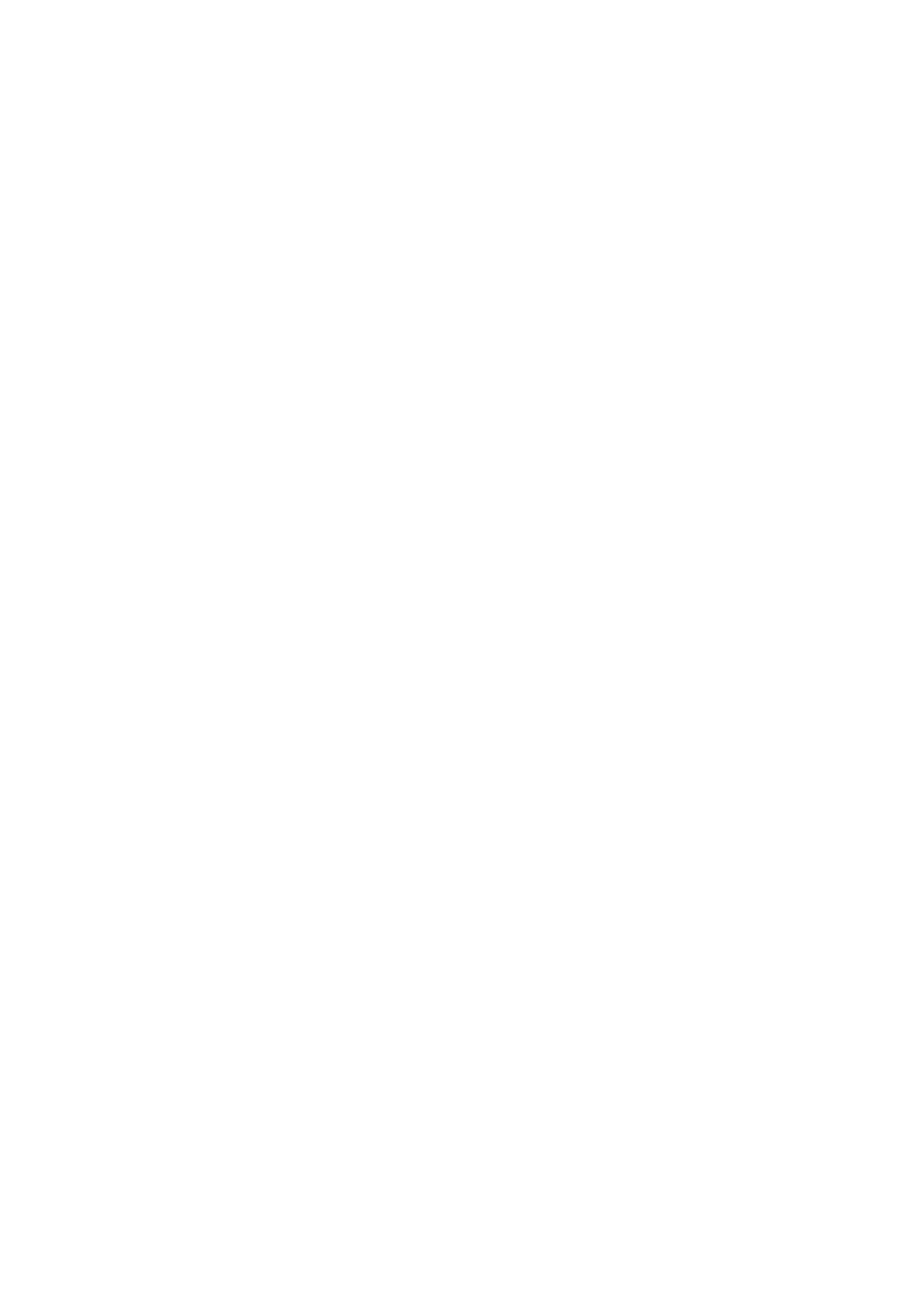## **UGANDA COMMUNITY LIBRARIES ASSOCIATION**

# **(UgCLA)**

## **September 2021**

## **Introduction**

The Uganda Community Libraries Association (UgCLA) is a networking organization for community libraries in Uganda. It was registered as a national NGO in 2007 and since then has been joined by well over 100 member libraries, more than 20 of which were founded as a result of UgCLA's existence and encouragement. Other libraries that were established before joining UgCLA have had their capacity increased as a result of their membership of the organization. UgCLA holds conferences and workshops for librarians, solicits and administers grants from donors, and places volunteers in libraries according to the volunteers' interests and the libraries' needs.

## **Mission**

UgCLA's mission is to complement the education system of Uganda and promote the development of productive literacy practices by encouraging and supporting the growth of community libraries. It aims to establish and maintain a network of such libraries throughout the country and cooperates for this purpose with other national organizations with similar interests, as well as with international organizations that are concerned with the promotion of literacy for development.

#### **Governance**

| <b>Name</b>           | <b>Position in</b><br><b>UgCLA</b> | Professional position(s)             |
|-----------------------|------------------------------------|--------------------------------------|
| Justin Kiyimba        | Chairperson                        | Director, Nambi Sseppuuya            |
|                       |                                    | Community Resource Centre, former    |
|                       |                                    | Head Librarian, Kyambogo             |
|                       |                                    | University                           |
| Enoch Magala          | Deputy                             | Director, CFYDDI (Centre For         |
|                       | Chairperson                        | <b>Youth-Driven Development</b>      |
|                       |                                    | Initiatives)                         |
| <b>Esther Kyazike</b> | Treasurer                          | Director, Kawempe Youth Centre       |
| Dan Ahimbisibwe       | Secretary                          | Head Librarian, Kitengesa            |
|                       |                                    | Community Library; Director, Tekera  |
|                       |                                    | <b>Resource Centre</b>               |
| Jane Kawalya          | Member                             | Lecturer, East African School of     |
|                       |                                    | Library and Information Science      |
| Ivan Kaibo            | Member                             | Librarian, Busolwe Public Library    |
| Olivia Mugabirwe      | Member                             | Director, Peerlink Initiative,       |
|                       |                                    | Nyarushanje Community Library        |
| <b>Kate Parry</b>     | Past Chairperson                   | Professor Emeritus, Hunter College,  |
|                       | Adviser                            | City University of New York;         |
|                       |                                    | Director for East Africa, Friends of |
|                       |                                    | African Village Libraries (FAVL);    |

The Association has a Board of Trustees, which is elected every three years at the Annual General Meeting. The present Board members, elected in July 2017, are: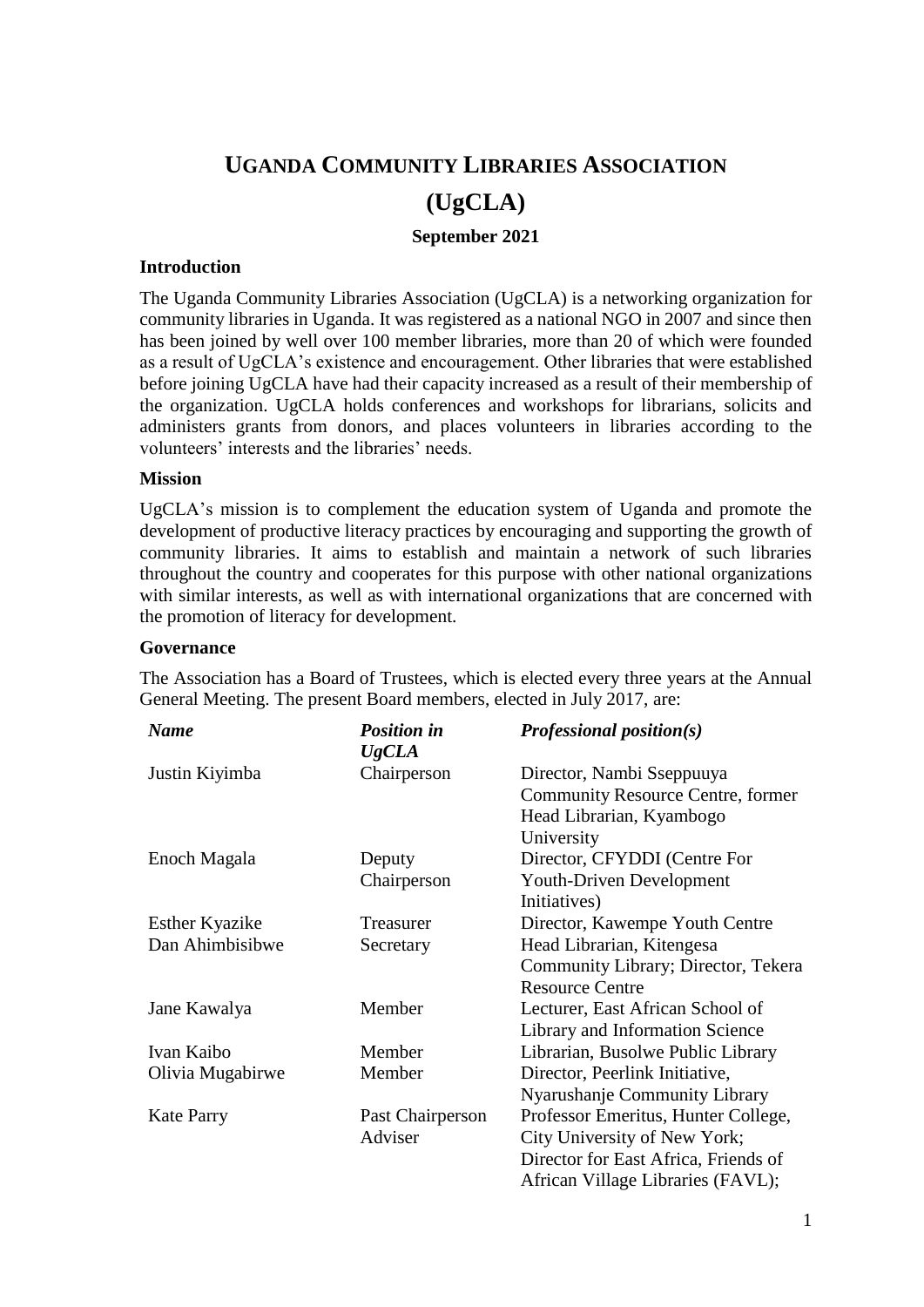Director, Kitengesa Community Library

UgCLA employs a coordinator, Mr. Emmanuel Anguyo, who works full time and serves UgCLA's member libraries, administers UgCLA projects, and takes care of records and publicity. He serves on the Board as a non-voting member.

UgCLA's Board develops general policies and makes recommendations on constitutional issues to the Annual General Meeting. The issues are then decided by vote. A Steering Committee comprising the Chair, the Treasurer, and the coordinator makes day to day operating decisions.

## **Members**

When UgCLA was launched in 2007 it had only 14 member libraries. Over the following five years it experienced astonishing growth, to 92 members by 2011. In 2019 it has a total of 144 members registered altogether and it continues to be joined by new members. UgCLA's registered members are not all, or not always, active, but at present about fifty of them are, which means that UgCLA knows them to be libraries or information centers that are serving local Ugandan communities, mostly in rural areas. They are independent institutions, and their participation in UgCLA's activities is entirely voluntary. They are responsible to UgCLA only for such funding as comes to them through UgCLA's agency.

The libraries vary greatly in resources and capacity. Some enjoy regular support that has enabled them to build up substantial collections of several thousand books and to develop a variety of programs. Others can offer their users few books and may have to conduct library activities under a tree. The majority have a few hundred books and a modest room or building where people can meet and read. Many have close ties to one or more neighboring schools, and a considerable number have adult literacy programs. As from 2014, thirteen of them have internet access, four as a result of a project funded by EIFL (Electronic Information For Libraries) and organized by UgCLA in 2014. Several member libraries are extensions of local NGOs that work towards development more generally. Even those that are not part of a development NGO may run craft groups, demonstration gardens, and public health activities, for as community libraries they believe they should support the whole community and not just its literate members.

Most of UgCLA's member libraries were founded through local Ugandan initiatives and have deep roots in their communities. Some have enjoyed foreign support as well, the chief benefit of which is that they can afford a salary for a librarian. Those that have no such support must depend on voluntary labour and donations, or else on income generating activities such as charging telephones or running an internet cafe, which are generally dependent on their having electricity.

The libraries are considered institutional members, but UgCLA has individual members as well, who have joined because they appreciate the importance of the work the association is doing. Some of these individuals then go on to found libraries themselves.

## **Activities**

#### *National conferences and workshops*

For the first three years of its existence UgCLA organized workshops twice a year to which every member library was entitled to send a representative (members were allowed to send two representatives to the first one). Then, as the Association became too big to work in a workshop format, an annual conference was instituted instead. Seven such conferences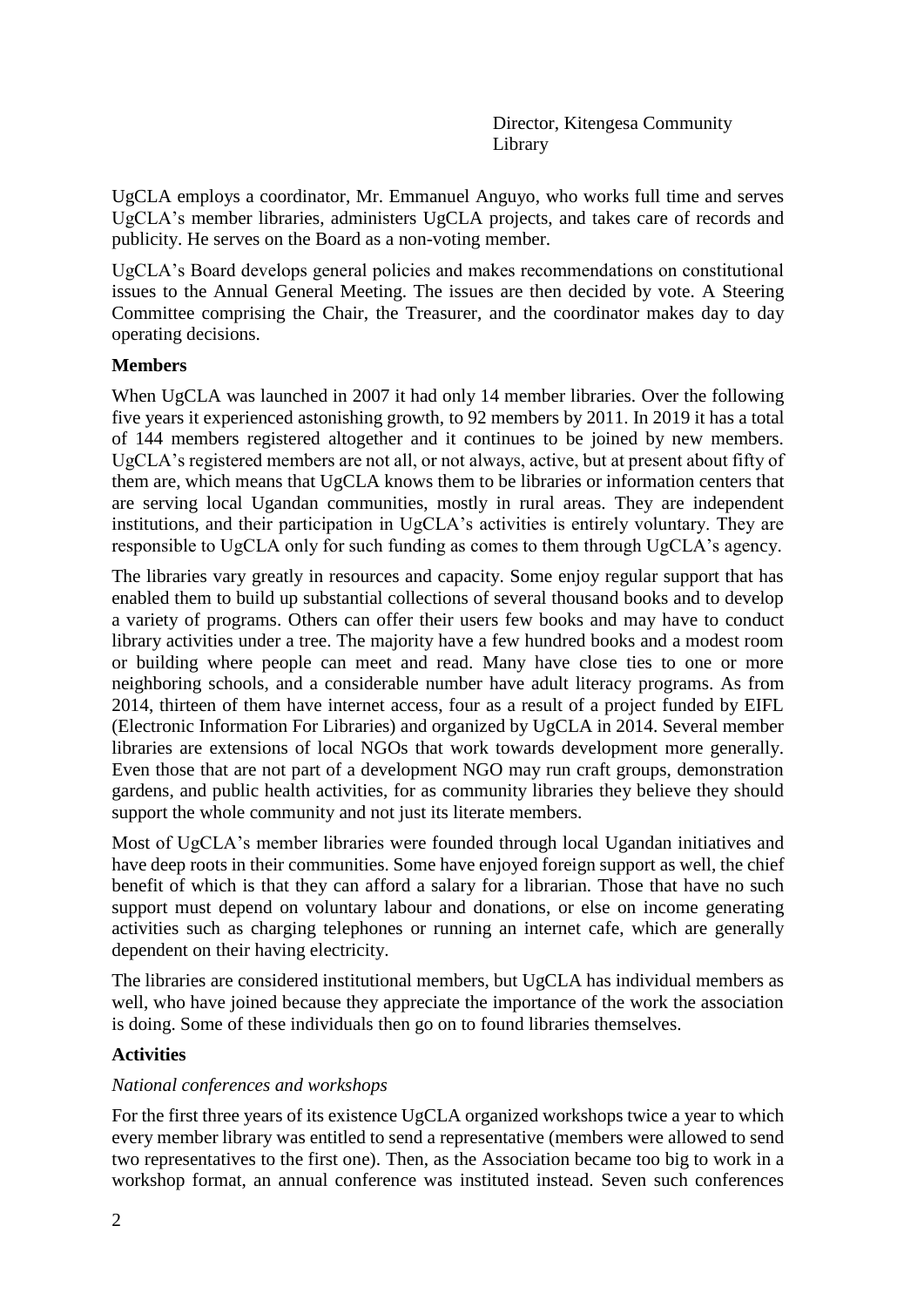have been held to date. Workshops are also organized for select groups of members in association with particular projects.

Workshops and conferences that are for the Association as a whole are usually organized round a particular theme. This theme is usually related to one or more projects to be carried out in the following months, as shown in the table below:

| Date         | Place                                                | Attendance         | <b>Theme</b>                                                          | $Related$ project(s)                                                                                     |
|--------------|------------------------------------------------------|--------------------|-----------------------------------------------------------------------|----------------------------------------------------------------------------------------------------------|
| Jan.         | Pope Paul                                            | 30                 | Project development                                                   | Competition for US                                                                                       |
| 2008         | <b>Memorial Hotel</b><br>Rubaga                      | $(17 \text{ CLs})$ | and proposal writing                                                  | Embassy grants                                                                                           |
| July<br>2008 | Shine Hotel<br>Kansanga                              | 18                 | Initiating community<br>libraries                                     | <b>US Embassy grants</b>                                                                                 |
| Feb.         | Green Valley                                         | 35                 | Libraries as centres                                                  | Attendance of select                                                                                     |
| 2009         | Hotel Gaba                                           |                    | for education and<br>development                                      | representatives at<br>Community                                                                          |
| July         | Green Valley                                         | 30                 | <b>Library Management</b>                                             | <b>Libraries Conference</b>                                                                              |
| 2009         | <b>Hotel Gaba</b>                                    |                    |                                                                       | at Kwekitui,<br>Lushoto, and at Pan<br><b>African Conference</b><br>on Reading for All,<br>Dar es Salaam |
| Jan.<br>2010 | Kabubbu Resort                                       | 44                 | Reading programmes<br>for children                                    | Children's Book<br>Project                                                                               |
| July<br>2010 | Kabubbu Resort                                       | 56                 | Working with<br>children                                              | Children's Picture<br><b>Books</b>                                                                       |
| Jan.<br>2011 | Masaka Social<br>Centre                              | 70                 | Libraries for health                                                  | <b>Health Reading</b><br>Camps<br>AfriPads distribution                                                  |
| Jan.<br>2012 | Masaka Social<br>Centre                              | 70                 | Libraries for the<br>environment                                      | Environmental<br>activities in libraries,<br>e.g. tree planting                                          |
| Jan.<br>2013 | Olive Leaf<br>Hotel, Mbale                           | c. 50              | Libraries for<br>languages                                            | Writing projects in<br>libraries in<br>partnership with<br><b>African Storybook</b>                      |
| Jan<br>2014  | Nambi<br>Sseppuuya<br>Memorial<br>Resource<br>Centre | 48                 | Developing an<br>international profile                                |                                                                                                          |
| Jan<br>2015  | Kitengesa<br>Community<br>Library                    | 49                 | Community<br>engagement:<br>Libraries for<br>community<br>empowerment |                                                                                                          |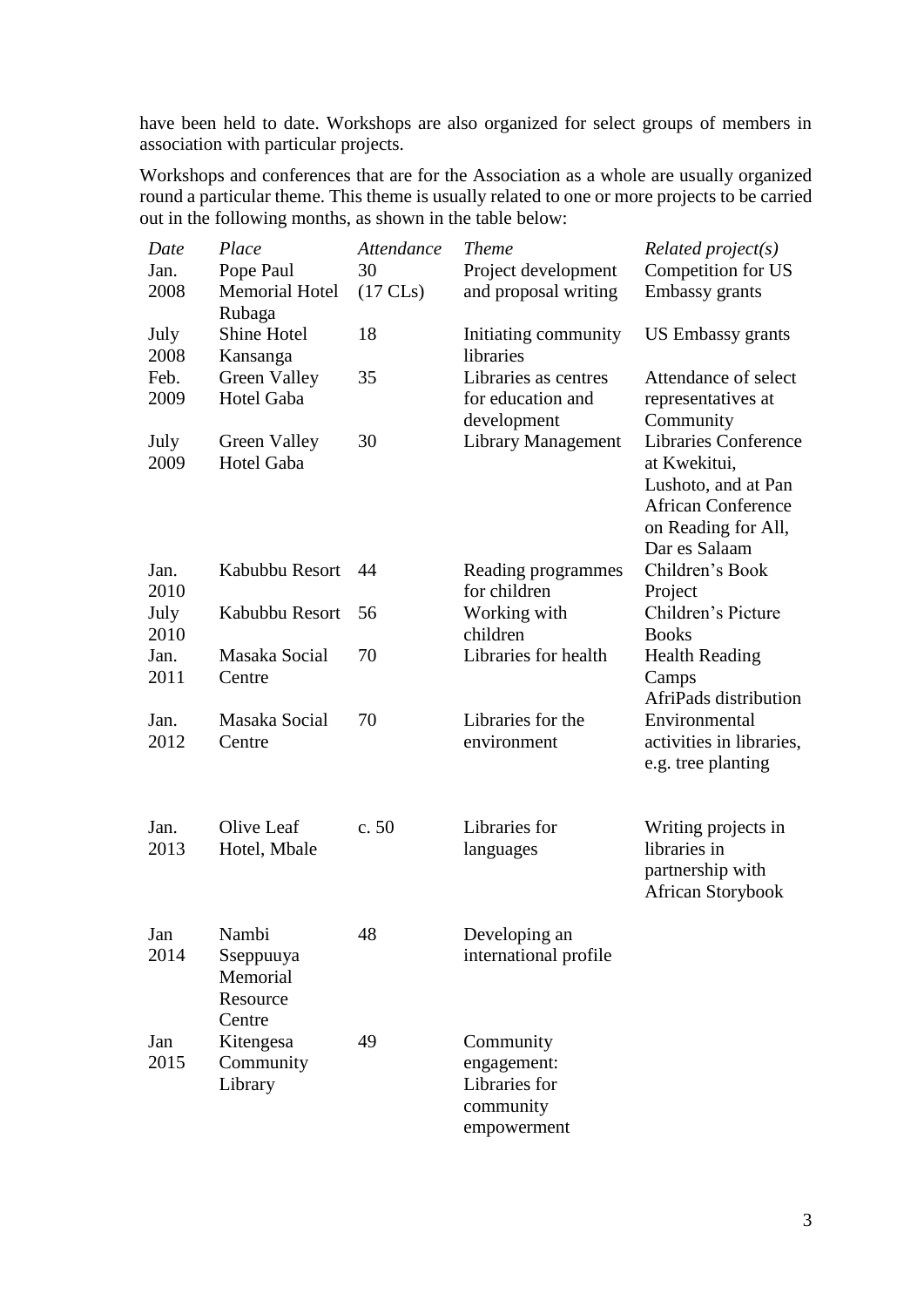| Jan<br>2016  | Uganda<br>Development<br>Services<br>Library, Kamuli                 | >40                        | Sustainability for<br>libraries                                                                     | • Partnership with<br><b>Yunus Social</b><br><b>Business</b><br>• Office space and<br>library in Kampala |
|--------------|----------------------------------------------------------------------|----------------------------|-----------------------------------------------------------------------------------------------------|----------------------------------------------------------------------------------------------------------|
| July<br>2017 | Kawempe<br>Youth Centre,<br>Kampala                                  | > 50<br>$(32 \text{ CLs})$ | New technologies:<br>Implications for<br>libraries                                                  | • Development of<br>libraries' use of<br><b>ICTs</b><br>• African Storybook                              |
| July<br>2019 | Centre for Youth<br>Driven<br>Development<br>Initiatives<br>(CFYDDI) | 36<br>$(26 \text{ CLs})$   | <b>Community Libraries</b><br>Enhancing<br>Development<br><b>Through Educational</b><br>Innovation. |                                                                                                          |

In 2018 the Association held no conference since it was undergoing reorganization and was unable to raise the necessary funds.

## *Regional workshops*

In 2011 the Association organized its members into regional clusters: Mbale (8 libraries), Jinja (10 libraries), Mukono (8 libraries), West Nile (11 libraries), Western (10 libraries), Masaka (7 libraries), and Kampala (15 libraries, including those that are not in Kampala but are far away from any other member library). The composition of these clusters shifts as more libraries join UgCLA and as others become inactive. In 2011 UgCLA was able to provide a small budget to each cluster for holding a workshop on a topic of the cluster's own choice and hosted by a library selected by the cluster's members. The Association was not able to provide such a budget in 2012 though discussion of environmental issues at the 2012 annual conference was organized on a regional basis and was followed up by a treeplanting project in a few libraries. UgCLA did organize a workshop for the Mbale cluster in January 2013 and held two for the Jinja cluster in September and November 2013. The Mbale workshop was funded by LitWorld, a nonprofit organization based in New York, and led to the establishment of LitClubs (i.e. reading clubs for children and teenagers) in each participating library. The Jinja workshops were funded by the African Storybook Project, and the participants focused on activities through which they could generate stories in their own libraries using Lusoga or another local language as the medium. Even without workshops, the managers of libraries in each region get to know one another at the annual conference, and it is quite common for them to visit one another's libraries.

## *Grants administered*

UgCLA has administered a number of grants for different donors. The libraries to receive these grants are sometimes selected by UgCLA's Steering Committee on the basis of its knowledge of the strengths and needs of particular member institutions, but more often they are chosen through a competitive process; all interested libraries write proposals that are then assessed either by members of the Board or by the donors themselves.

The following table shows the grants administered so far. Amounts are in US dollars unless otherwise specified.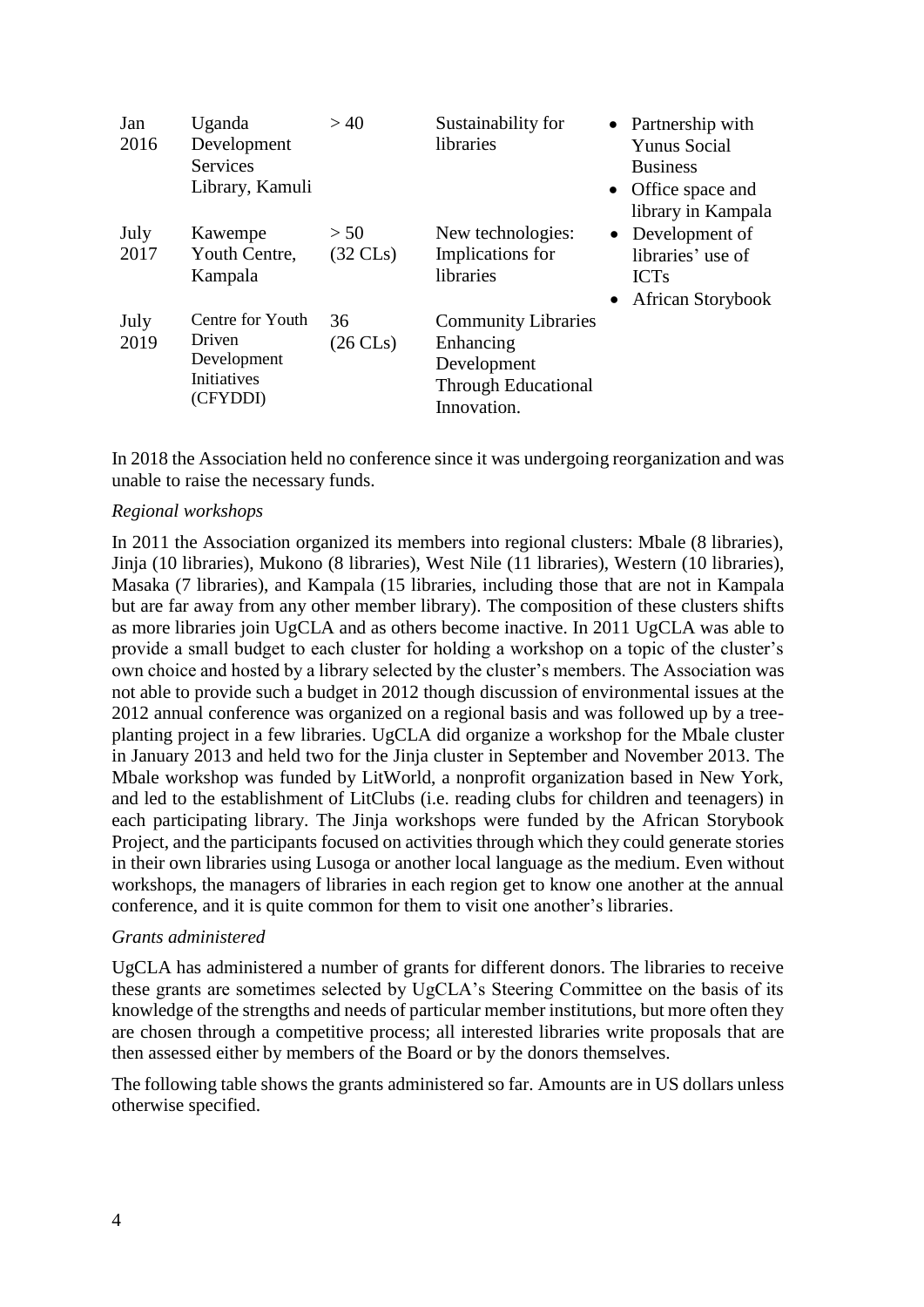| Date<br>2008-9 | Donor<br>US Embassy,<br>Kampala                                                                                               | Purpose<br>Develop capacity in<br>project planning and<br>implementation<br>(competition)                                                                                           | Amount<br>\$1000 for 6<br>libraries and<br>funds for three<br>workshops,<br>\$15000 total | <b>Beneficiaries</b><br>1. Adult Education<br>Centre Njeru, Mukon<br>District<br>2. Inforall Community<br>Library Kagoma,<br>Kampala<br>3. Kabubbu Community<br>Library, Wakiso<br>District<br>4. Nambi Sseppuuya<br>Community RC,<br>Igombe, Jinja District<br>5. Uganda Development<br>Services Kamuli<br>6. URLCODA<br><b>Community Library</b><br>Lokotoro Arua<br>District |
|----------------|-------------------------------------------------------------------------------------------------------------------------------|-------------------------------------------------------------------------------------------------------------------------------------------------------------------------------------|-------------------------------------------------------------------------------------------|---------------------------------------------------------------------------------------------------------------------------------------------------------------------------------------------------------------------------------------------------------------------------------------------------------------------------------------------------------------------------------|
| 2009           | Fountain<br>Publishers, MK<br>Publishers, Mr.<br>Alan Shonubi,<br>Mukono<br>Bookshop                                          | Enable librarians to<br>attend the Pan African<br>Conference on Reading<br>for All in Dar es Salaam<br>and a small conference<br>on community libraries<br>in Lushoto (competition) | \$500 for 4<br>libraries,<br>\$2000 total                                                 | 1. Caezaria Public Library<br>Complex, Buikwe District<br>2. Mpolyabigere Community<br>Library, Nsinze,<br>Namutumba District<br>3. Nambi Sseppuuya<br>Community RC, Igombe,<br>Jinja District<br>4. URLCODA Community<br>Library, Lokotoro, Arua<br>District                                                                                                                   |
| 2009           | Douglas<br>College with<br>Coquitlam<br>Public Library,<br>through<br>Libraries<br>Without<br><b>Borders</b><br>Vancouver, BC | Enable a library to<br>operate effectively by<br>supporting the salary of a<br>librarian (UgCLA's<br>recommendation)                                                                | for 1 library                                                                             | \$3985.68CDN 1. Busolwe Public Library,<br>Butalejja District                                                                                                                                                                                                                                                                                                                   |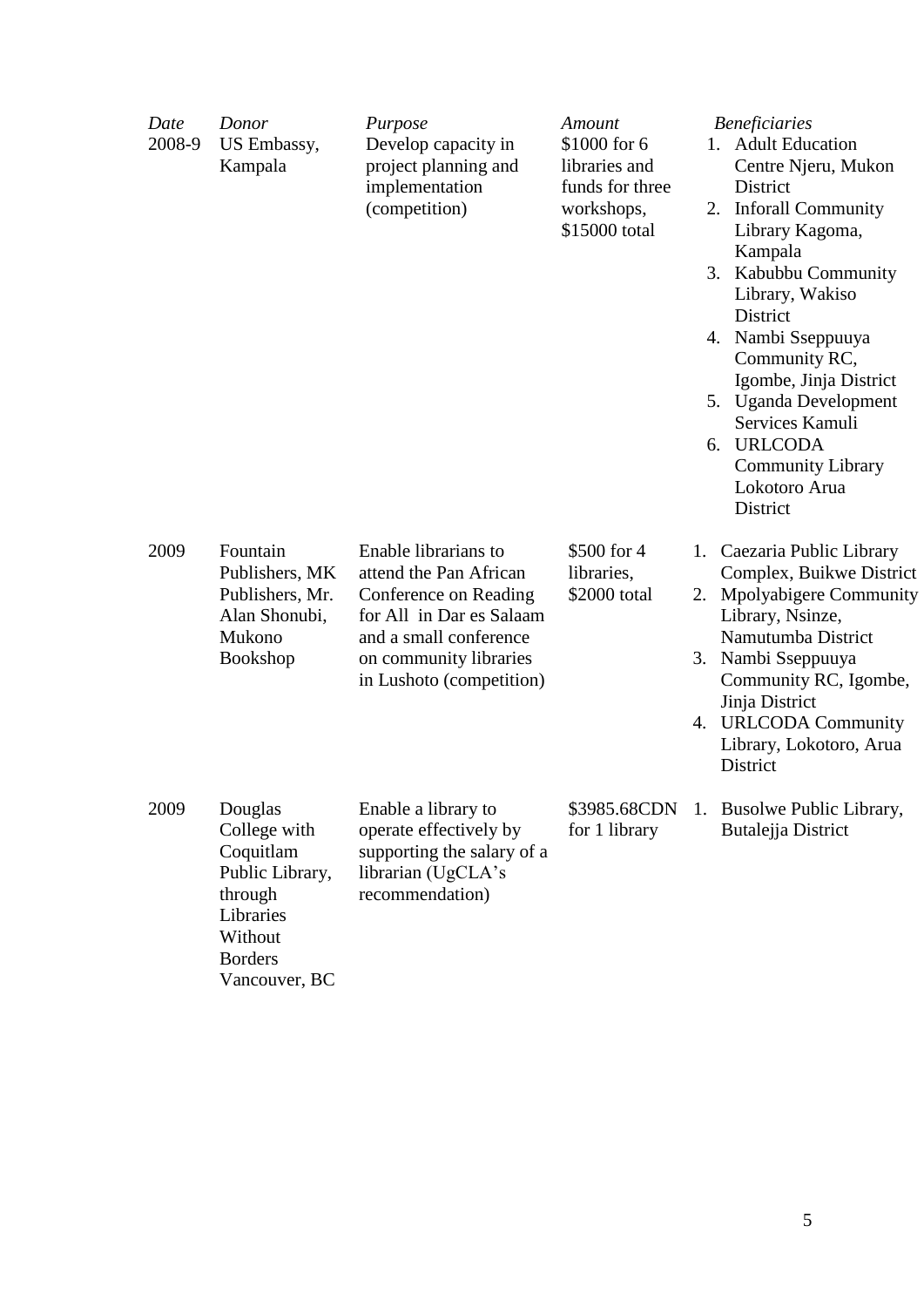| Date<br>2010 | Donor<br>Pockets of<br><b>Change New</b><br>York                                 | Purpose<br>Children's Book Project:<br>supply locally purchased<br>children's books and<br>encourage programmes<br>for children<br>(competition) | Amount<br>\$200 for 10<br>libraries,<br>\$2000 total | <b>Beneficiaries</b><br><b>Bugiri Community Library</b><br>1.<br>2. Bushikori Christian Centre,<br><b>Mbale District</b><br>3. Busolwe Public Library,<br>Butalejja District<br>4. Busongora Rural<br><b>Information Centre, Kasese</b><br>District<br>5. Gayaza Family Learning<br>Resource Centre, Wakiso<br>District<br>6. Kitengesa CL, Masaka<br>District<br>7. Kyabutaika CL,<br>Nakasongola District<br>8. Mpolyabigere CL, Nsinze,<br>Namutuba District<br>9. Queen of Heaven Yumbe<br>10. Suubi CL, Masaka District |
|--------------|----------------------------------------------------------------------------------|--------------------------------------------------------------------------------------------------------------------------------------------------|------------------------------------------------------|------------------------------------------------------------------------------------------------------------------------------------------------------------------------------------------------------------------------------------------------------------------------------------------------------------------------------------------------------------------------------------------------------------------------------------------------------------------------------------------------------------------------------|
| 2010         | Hawk<br>Children's<br>Fund,<br>University of<br>Maryland<br><b>Eastern Shore</b> | <b>Rural Solar</b><br><b>Demonstration Project:</b><br>develop library capacity<br>by providing solar<br>electricity (selection by<br>Board)     | c. \$7500 for 2<br>libraries,<br>\$15000 total       | 1. URLCODA Community<br>Library Lokotoro, Arua<br>District<br>Mpolyabigere CL Nisinze,<br>2.<br>Namutumba District                                                                                                                                                                                                                                                                                                                                                                                                           |
| 2011         | Pockets of<br><b>Change New</b><br>York                                          | Children's Book Project:<br>supply locally purchased<br>children's books and<br>encourage programmes<br>for children<br>(competition)            | \$300 for 6<br>libraries,<br>\$1800 total            | 1. Bunalwenhi CL, Mayuge<br>District<br>2. Christian Community<br>Foundation, Bududa<br>3. Ewadri Primary School<br>Arua Sida Tuku CL, Arua<br>District<br>4. The 6 Community Library<br>Services, Busia<br>5. Zinunula Omunaku<br><b>Educational Centre,</b><br>Matugga, Wakiso District                                                                                                                                                                                                                                    |
| 2011         | Pockets of<br><b>Change New</b><br>York                                          | <b>Innovative Libraries</b><br>Project—mobile library<br>(competition)                                                                           | \$1000 for 1<br>library                              | Bushikori Christian Centre,<br><b>Mbale District</b>                                                                                                                                                                                                                                                                                                                                                                                                                                                                         |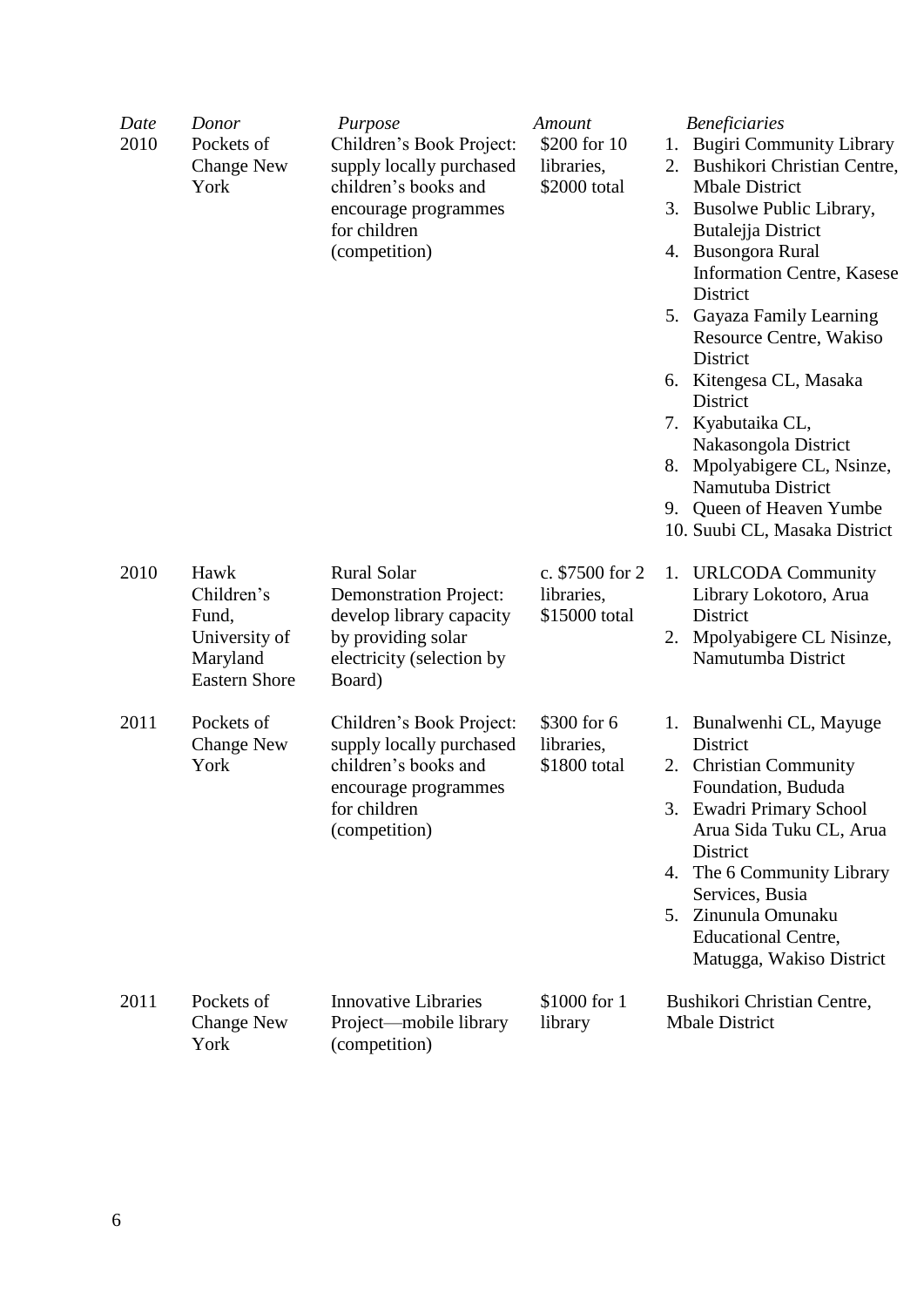| Date<br>2011   | Donor<br>Hawk<br>Children's Fund                                         | Purpose<br><b>Health Reading Camps:</b><br>use library resources to<br>teach teenagers about<br>HIV-AIDS and other<br>health issues<br>(selection by Board) | Amount<br>\$1178<br>for 4 libraries,<br>\$4712 total            | <b>Beneficiaries</b><br>1. Caezaria Public Library,<br>Ajija-Malongwe, Buikwe<br>District<br>2. Kitengesa CL, Masaka<br>District<br>Mpolyabigere CL, Nsinze,<br>3.<br>Namutumba District<br>4. URLCODA CL, Lokotoro,<br>Arua District |
|----------------|--------------------------------------------------------------------------|-------------------------------------------------------------------------------------------------------------------------------------------------------------|-----------------------------------------------------------------|---------------------------------------------------------------------------------------------------------------------------------------------------------------------------------------------------------------------------------------|
| 2011           | Douglas<br>College with<br>Coquitlam<br>Public Library,<br>Vancouver, BC | Enable a library to<br>operate effectively by<br>supporting the salary of a<br>librarian                                                                    | \$2952.33 for<br>1 library                                      | <b>Busolwe Public</b><br>Library, Butalejja<br>District                                                                                                                                                                               |
| $2011 -$<br>12 | Hawk<br>Children's Fund                                                  | Children's Picture<br><b>Books: UgCLA</b><br>published 4 books<br>especially designed for<br>rural Ugandan children                                         | \$1000 for<br><b>UgCLA</b>                                      | All member libraries<br>received a set of the<br>books produced                                                                                                                                                                       |
| $2011 -$<br>12 | Global<br>Goodness                                                       | <b>Family Literacy Project</b><br>(selection by Board)                                                                                                      | \$1200 total<br>for $2$<br>programme<br>units at 2<br>libraries | Gayaza Family<br>1.<br>Learning Resource<br>Centre, Wakiso<br><b>District</b><br>Bunalwenhi<br>2.<br>Community Library,<br>Iganga District                                                                                            |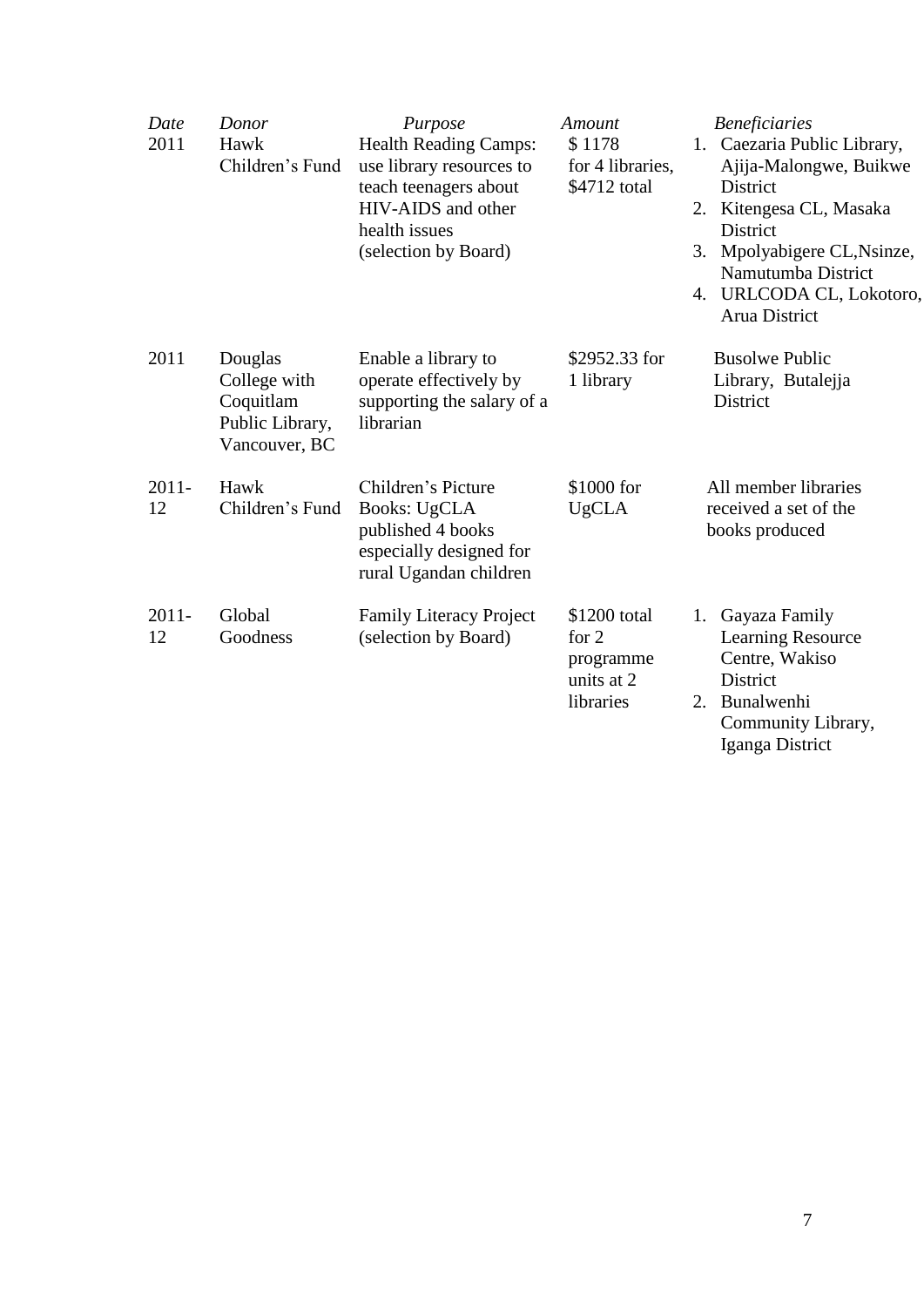| Date<br>2012 | Donor<br><b>Book Aid</b><br>International | Purpose<br><b>Transforming Libraries:</b><br>provide books and funds<br>for refurbishment of<br>libraries (competition) | Amount<br>£1000<br>pounds<br>sterling<br>& 700<br>books for 10<br>libraries,<br>£10,000<br>total | <b>Beneficiaries</b><br>Busolwe Public Library,<br>1.<br>Butalejja District<br><b>Christian Community</b><br>2.<br>Foundation Bududa<br>Gayaza Family<br>3.<br>Learning Resource<br>Centre, Wakiso District<br>4. Good Shepherd CL<br>Hoima<br>Kawempe Youth<br>5.<br>Centre, Kampala<br>Koboko Community<br>6.<br><b>Information Centre</b><br><b>Mingoro Primary</b><br>7.<br>School, Arua District<br><b>Network for African</b><br>8.<br>Youth Leadership and<br>Development, Kitetika,<br><b>Wakiso District</b><br>9. Ragem Primary School,<br>Arua<br>10. Randa Farmers' Library<br>(now Hands of Action<br>Community Library),<br><b>Bududa District</b> |
|--------------|-------------------------------------------|-------------------------------------------------------------------------------------------------------------------------|--------------------------------------------------------------------------------------------------|------------------------------------------------------------------------------------------------------------------------------------------------------------------------------------------------------------------------------------------------------------------------------------------------------------------------------------------------------------------------------------------------------------------------------------------------------------------------------------------------------------------------------------------------------------------------------------------------------------------------------------------------------------------|
| 2013         | <b>Book Aid</b><br>International          | <b>Transforming Libraries:</b><br>provide books and funds<br>for refurbishment of<br>libraries (competition)            | £1000<br>& 700<br>books for 10<br>libraries,<br>£10,000<br>total                                 | 1. Access Knowledge,<br>Buiga, Mukono District<br><b>Blessed Foster Family</b><br>2.<br>Foundation, Lwanyi,<br>Masaka District<br>Bushikori Christian<br>Centre<br>4. Busongora Rural<br><b>Information Centre</b><br>5. Bwera Information<br>Centre<br>6. Kitengesa Community<br>Library<br>7. Masese Child<br><b>Development Centre</b><br>8. Mpolyabigere Kidiki<br>Sepi Mukombe<br>9.<br>Mpambara Public<br>Library<br>10. The Six Community<br>Library                                                                                                                                                                                                      |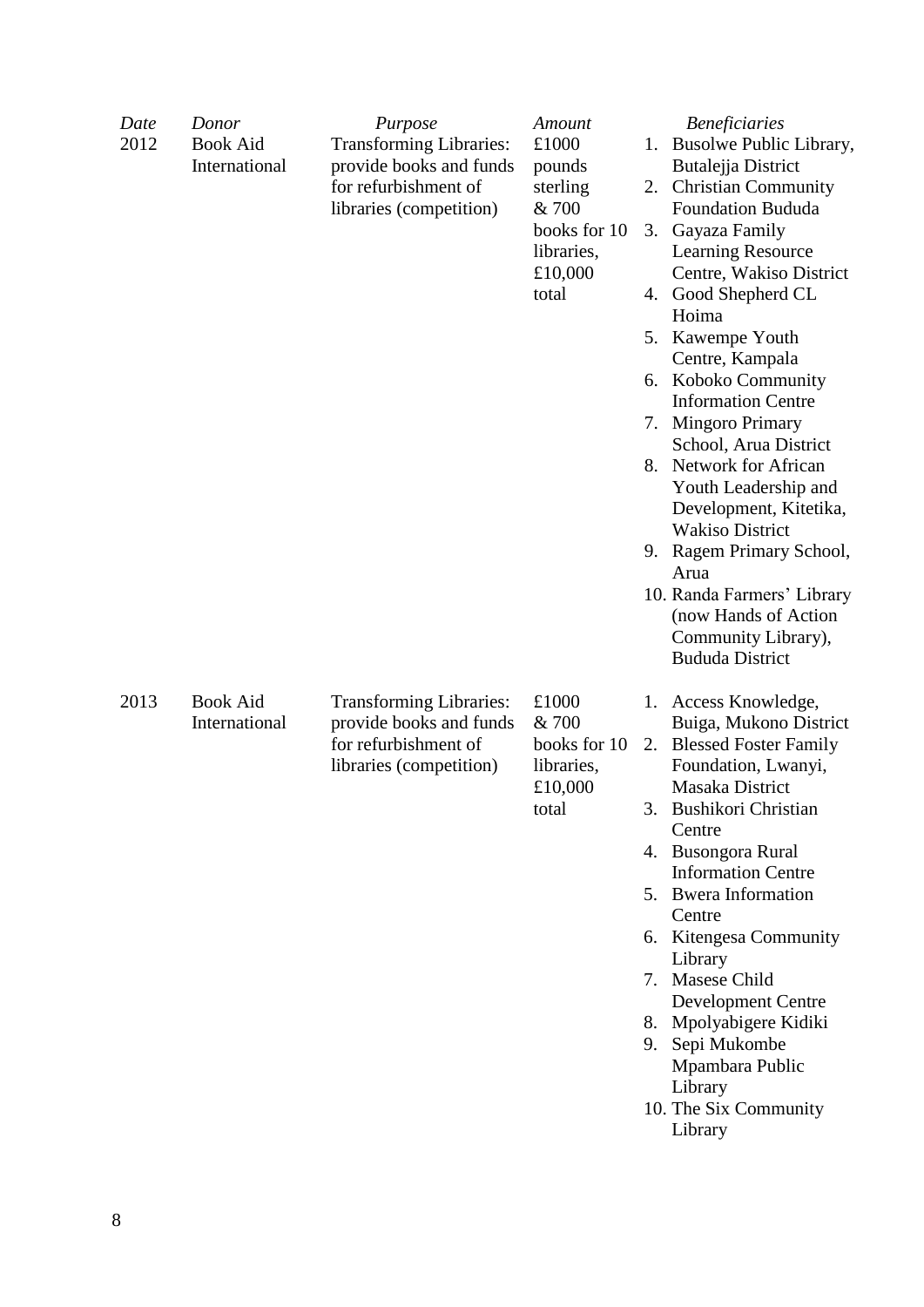| Hawk Children's Fund<br>2013<br>Water for<br>\$7000<br>Caezaria Public<br>1.<br>Libraries<br>Library, Ajija-<br>10,000-litre<br>Malongwe,<br><b>Buikwe District</b><br><b>Ugandan Water Project</b><br>water tanks<br>2. Nambi<br>provided to<br>three libraries<br>\$500<br>Anonymous donor<br>Sseppuuya RC,<br>Igombe, Jinja<br>District<br>Contribution to<br>cost of water<br>\$3000<br>3. Zigoti<br>tanks<br>Community<br>Library, Mityana<br>District<br>Contribution to<br>cost of water<br>tanks | Date<br>2013 | Donor<br>LitWorld | Purpose<br>LitClubs in<br>seven libraries<br>around Mbale | Amount<br>\$4334 | 6. | <b>Beneficiaries</b><br>1. Bunabumali<br>Good Samaritan<br>Orphan and<br>Needy Project,<br><b>Bududa District</b><br>2. Bushikori<br>Christian Centre,<br><b>Mbale District</b><br>3. Busolwe Public<br>Library,<br>Butalejja District<br>4. Christian<br>Community<br>Foundation<br>Bududua<br>5. Hadassah<br><b>Primary School</b><br>Community<br>Library (later<br>named Sarah<br>Horowitz<br>Memorial<br>Library), Mbale<br>Joyce Memorial<br>Community<br>Library, Busoba,<br><b>Mbale District</b><br>7. Randa Farmers<br>Library (Hands<br>of Action<br>Community<br>Library) Bududa<br>District |
|----------------------------------------------------------------------------------------------------------------------------------------------------------------------------------------------------------------------------------------------------------------------------------------------------------------------------------------------------------------------------------------------------------------------------------------------------------------------------------------------------------|--------------|-------------------|-----------------------------------------------------------|------------------|----|----------------------------------------------------------------------------------------------------------------------------------------------------------------------------------------------------------------------------------------------------------------------------------------------------------------------------------------------------------------------------------------------------------------------------------------------------------------------------------------------------------------------------------------------------------------------------------------------------------|
|                                                                                                                                                                                                                                                                                                                                                                                                                                                                                                          |              |                   |                                                           |                  |    |                                                                                                                                                                                                                                                                                                                                                                                                                                                                                                                                                                                                          |
|                                                                                                                                                                                                                                                                                                                                                                                                                                                                                                          |              |                   |                                                           |                  |    |                                                                                                                                                                                                                                                                                                                                                                                                                                                                                                                                                                                                          |
|                                                                                                                                                                                                                                                                                                                                                                                                                                                                                                          |              |                   |                                                           |                  |    |                                                                                                                                                                                                                                                                                                                                                                                                                                                                                                                                                                                                          |
|                                                                                                                                                                                                                                                                                                                                                                                                                                                                                                          |              |                   |                                                           |                  |    |                                                                                                                                                                                                                                                                                                                                                                                                                                                                                                                                                                                                          |
|                                                                                                                                                                                                                                                                                                                                                                                                                                                                                                          |              |                   |                                                           |                  |    |                                                                                                                                                                                                                                                                                                                                                                                                                                                                                                                                                                                                          |

9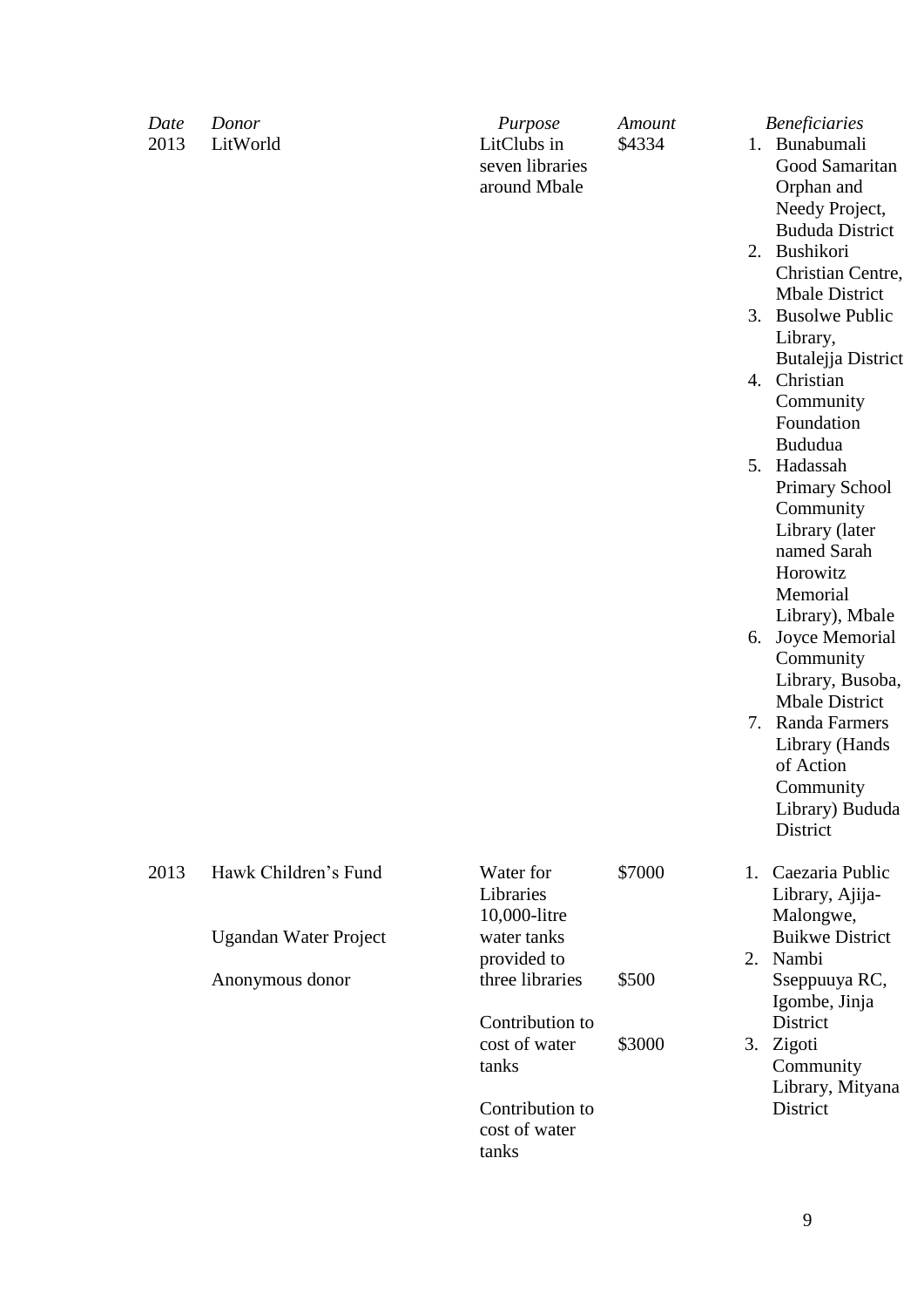| 2014          | Electronic Information for<br>Libraries (EIFL) | Funding, books,<br>and equipment<br>for 5 libraries to<br>hold Health<br>Reading and<br>Computer<br><b>Training Camps</b><br>for school<br>children, 11-15<br>August | \$19030.65                                                |                | 1. Access<br>Knowledge,<br>Buiga, Mukono<br>District<br>2. Busolwe Public<br>Library,<br>Butalejja District<br>3. Centre for Youth<br>Driven<br>Development<br>Initiatives<br>(CFYDDI),<br>Gayaza, Wakiso<br>District<br>4. Nambi<br>Sseppuuya RC,<br>Igombe, Jinja<br>District<br>5. Organization for<br>the Diffusion of<br>Information on<br>Society,<br>Economy, and<br>Finance<br>(ORDISEF) |
|---------------|------------------------------------------------|----------------------------------------------------------------------------------------------------------------------------------------------------------------------|-----------------------------------------------------------|----------------|--------------------------------------------------------------------------------------------------------------------------------------------------------------------------------------------------------------------------------------------------------------------------------------------------------------------------------------------------------------------------------------------------|
| 2014          | <b>Book Aid International</b>                  | Children's<br>corners for 3<br>public and 2<br>community<br>libraries                                                                                                |                                                           |                | 1. Bonna Bana<br>Community<br>Library,<br>Bukalabi,<br>Luwero District<br>2. Zigoti<br>Community<br>Library, Mityana<br>District                                                                                                                                                                                                                                                                 |
| 2018-<br>2019 | <b>Book Aid International</b>                  | <b>Book Havens</b><br>Project:<br>children's<br>corners in 5<br>community<br>libraries in slum<br>and rural areas.                                                   | Books and<br>refurbishments<br>grants for each<br>library | 1.<br>2.<br>3. | <b>M-LISADA</b><br>(Music, Life<br>Skills, &<br>Destitution<br>Alleviation),<br>Nsambya,<br>Kampala<br>The Mummy<br>Foundation,<br>Katwe, Kampala<br>The Amka<br>Foundation,<br>Community<br>Library, Kasubi,<br>Kampala                                                                                                                                                                         |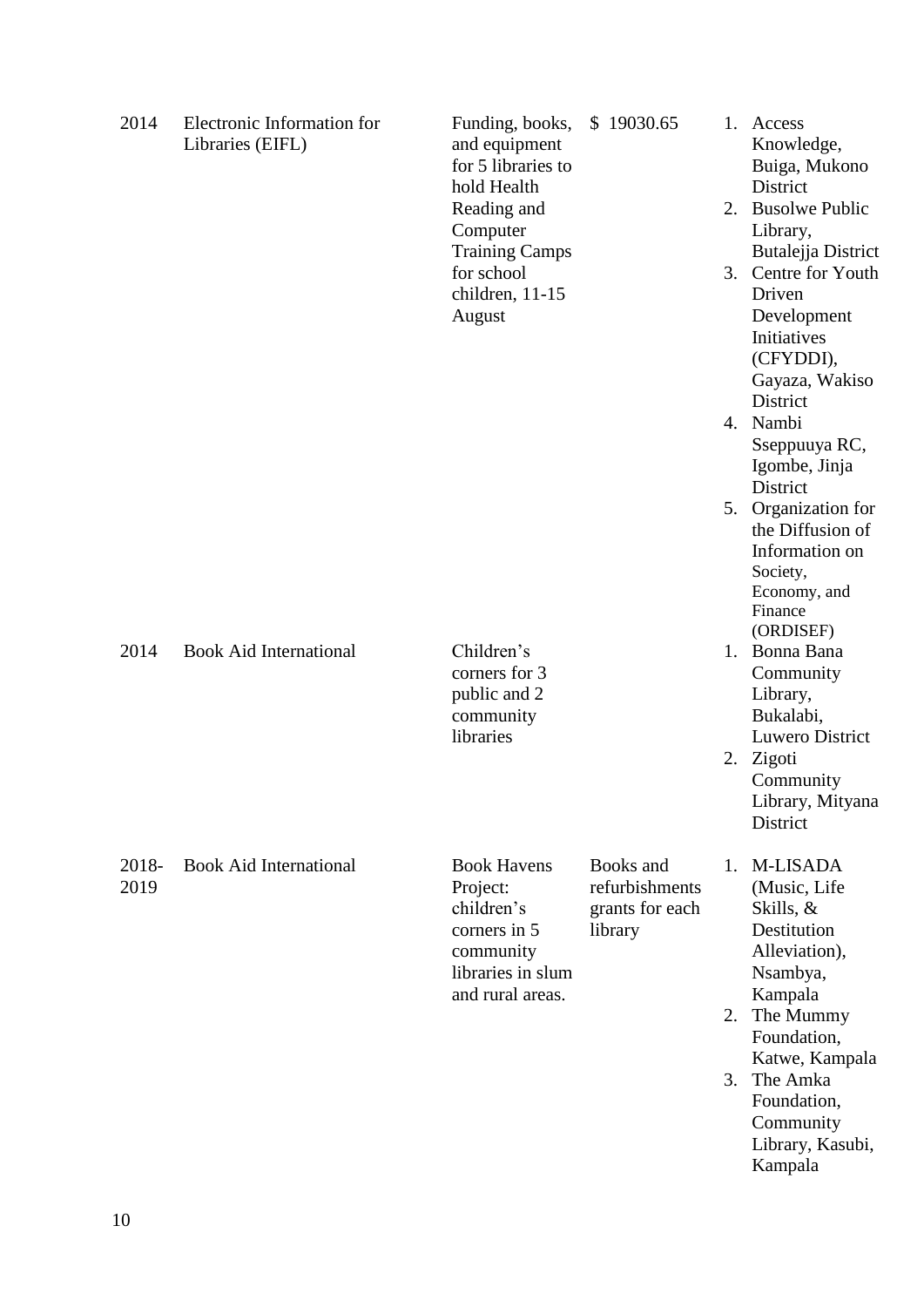- 4. Condominium Library, Bugolobi, Kampala
- 5. Art of a Child— Literacy Centre, Matuga, Wakiso **District**

| $2021 -$<br>2022 | <b>Book Aid International</b> | Community<br><b>Reading Awards</b> | £1400 per<br>library to |    | Marko Lukooya<br>Community |
|------------------|-------------------------------|------------------------------------|-------------------------|----|----------------------------|
|                  |                               |                                    | create greater          |    | Library                    |
|                  |                               |                                    | access to               | 2. | The Mummy                  |
|                  |                               |                                    | books and               |    | Foundation,                |
|                  |                               |                                    | establish new           |    | Katwe, Kampala             |
|                  |                               |                                    | reading and             | 3. | Katakwi                    |
|                  |                               |                                    | learning                |    | Community                  |
|                  |                               |                                    | opportunities           |    | Library                    |
|                  |                               |                                    | for                     | 4. | Mpolyabigere               |
|                  |                               |                                    | communities             |    | Community                  |
|                  |                               |                                    |                         |    | Library                    |

#### *Volunteers*

UgCLA recruits volunteers to work in libraries from the United States, Canada, and Europe. These volunteers raise money for UgCLA or their sponsoring organization pays honoraria on their behalf. The Association in turn places them in libraries appropriate to their interests, provides for their accommodation and feeding, arranges from them to be met and escorted to their placements, and is available to help in case of an emergency.

The volunteers recruited so far are listed below:

| Year<br>2008,<br>2011 | <b>Name</b><br><b>Espen Stranger-</b><br>Johannessen | Country of origin<br>Norway | Host library<br>Caezaria Public Library, Busolwe<br>Public Library, UgCLA central office |
|-----------------------|------------------------------------------------------|-----------------------------|------------------------------------------------------------------------------------------|
| 2009                  | Rebecca & Harriet<br>Thorley                         | England                     | Inforall, Kagoma                                                                         |
| 2010                  | Jamila Lyiscott<br>Nicole Winn                       | USA                         | Mpolybigere Community Library                                                            |
| 2010-11               | Andrea Dyck<br>Jocelyn Preece                        | Canada                      | Bunalwenhi Community Library                                                             |
| 2010-11               | <b>Brent Harris</b><br>Kristopher Schmitz            | Canada                      | Nambi Sseppuuya Community<br><b>Resource Centre</b>                                      |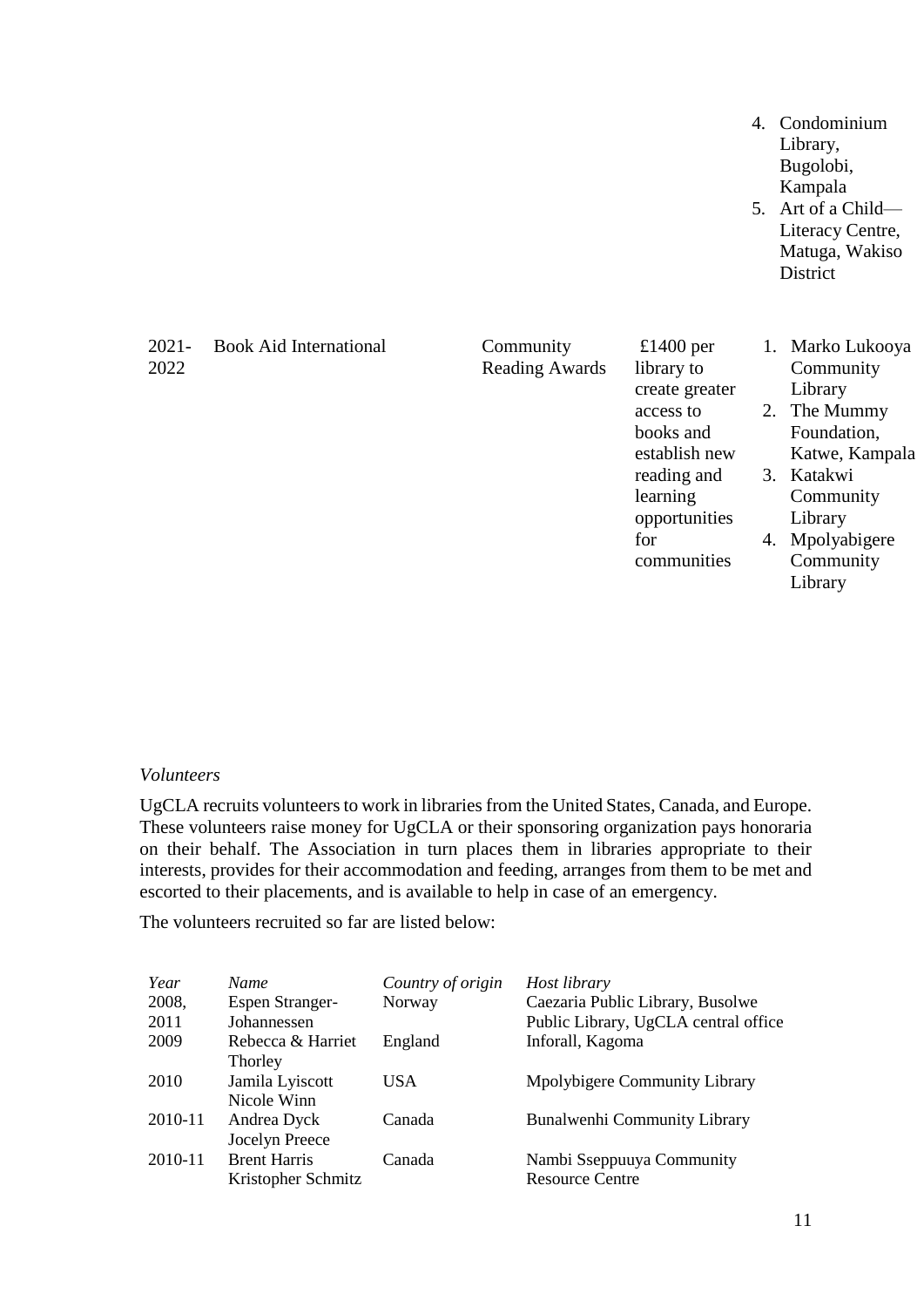| 2011    | <b>Mark Rausch</b>      | <b>USA</b>    | Zinunula Omunaku Educational Centre |
|---------|-------------------------|---------------|-------------------------------------|
| 2011    | Wariuru Mbura           | Kenya         | Bunabumali Good Samaritan Orphan    |
|         |                         | (recruited in | and Needy Project                   |
|         |                         | USA)          |                                     |
| 2012    | Melanie Shim            | Canada        | Maendeleo Foundation                |
| 2013    | Sonia Khabra            | Canada        | UgCLA central office                |
| 2014    | Megan Mullally          | Canada        | UgCLA central office                |
|         | <b>Alison Chadwick</b>  |               | Kawempe Youth Centre                |
| 2014    | <b>Christine Madore</b> | Canada        | UgCLA central office                |
| 2015    | Bilha Njuguna           | Kenya         | Kitengesa Community Library         |
|         |                         | (recruited in |                                     |
|         |                         | USA)          |                                     |
| 2015-16 | Kristen Myers           | Canada        | Centre for Youth Driven Development |
|         | Courtney Vaughan        |               | <b>Initiatives</b>                  |
| 2015-16 | Renee Naidu             | Canada        | Caezaria Public Library             |
|         | Neima Ahmed             |               |                                     |
| 2015-16 | Devon Bruce             | Canada        | Nyarushanje Community Library       |
|         | Ean McPhee              |               | <b>Empowerment Centre</b>           |
| 2015-16 | Nicole Ternoway         | Canada        | Nambi Sseppuuya Resource Centre     |
|         | Katie McEvoy            |               |                                     |
| 2016    | Alyssa Verre            | Canada        | UgCLA central office                |
|         |                         |               | Kawempe Youth Centre                |
| 2016-17 | Laura McEwan            | Canada        | <b>Busolwe Public Library</b>       |
|         | Melissa Baldock         |               |                                     |
| 2016-17 | Amanda Wilson           | Canada        | Caezaria Public library             |
|         | Hanna Weisdorf          |               |                                     |
| 2016-17 | Kelly McQuade           | Canada        | Centre for Youth Driven Development |
|         | Christina Zha           |               | <b>Initiatives</b>                  |
| 2016-17 | Brandy Yagelinski       | Canada        | Nambi Sseppuuya Community           |
|         | Diya Basil              |               | <b>Resource Centre</b>              |
| 2016-17 | <b>Megan Potasse</b>    | Canada        | The 6 Community Library Busia       |
|         | Susana Loewen           |               |                                     |

UgCLA has an agreement with Insight Global (formerly Youth in Development), based on Simon Fraser University in Vancouver, Canada, to host student volunteers to Uganda on a regular basis. It has a similar agreement with Douglas College, also in Vancouver. Such volunteers are usually placed with member libraries, though the first Youth in Development ones worked for UgCLA itself.

The University of British Columbia's study abroad programme also sends volunteers on a regular basis to the Kitengesa Community Library and the Busolwe Public Library.

## **Impact**

Since it was founded UgCLA has had considerable impact:

- 1. More than 144 libraries have joined it, and more than 50 have sustained their membership. These libraries represent all the major regions of Uganda so that the idea of supplementing schooling with less formal education at the community level is spreading throughout the country.
- 2. More than 20 libraries have been founded as a result of the founders' hearing about UgCLA. The Association cannot give them direct financial support, but it does provide advice and inspiration through the example of its established members.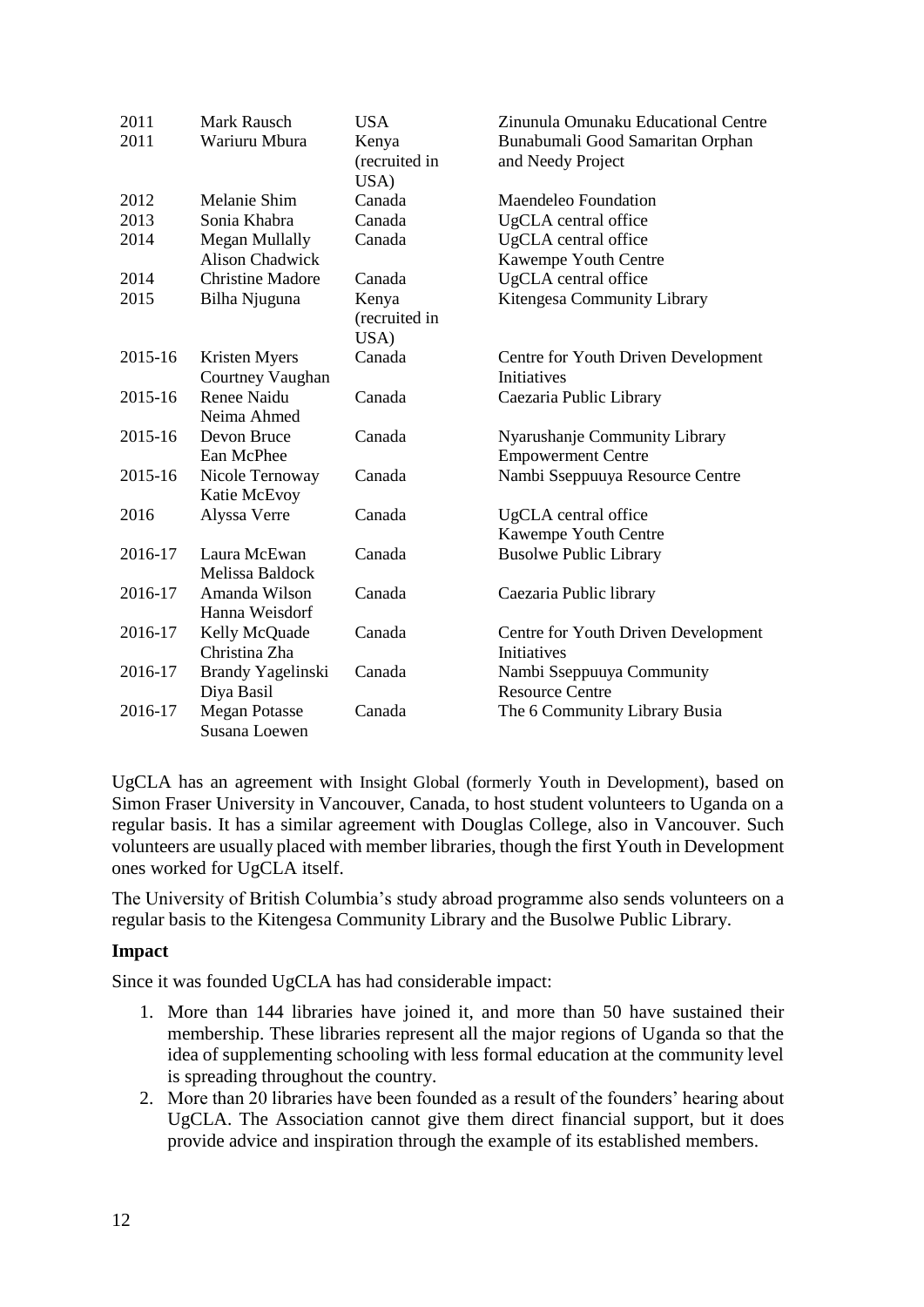- 3. At least 40 libraries have been transformed through their association with UgCLA, whether through receiving grants or through the influence of UgCLA-recruited volunteers, or both.
- 4. Even those libraries that have not yet received grants or volunteers have had their capacity increased through the training that UgCLA provides in its conferences and workshops. In particular, community librarians have become better at programme planning, proposal writing, record-keeping, and financial accounting, as has been evidenced by their active participation in conference discussions, the information they provide on UgCLA library profile forms, the quality of the proposals they produce, and the accounting that they provide for moneys received. The local prestige of libraries has also been enhanced through visits from members of UgCLA's Board, who are always welcomed with enthusiasm.
- 5. Educational provision in the communities served by libraries is improved both economically and effectively. Libraries are efficient because they serve a number of different schools at different educational levels. They also provide education to those who are not in school, such as young children, school dropouts, and adults who have never had the opportunity of schooling. In particular, libraries enable people to teach themselves. No quantitative study has yet been done to demonstrate the academic benefits of community libraries, but anecdotes such as the following illustrate the point.
	- a. A boy who had been borrowing novels regularly from the Kitengesa Community Library came top in the A level exams of 2007 in Kampala. He claimed it was his score in General Paper that made him better than other candidates, and it was the novels that he had been reading that gave him the necessary language skills and general knowledge.
	- b. The librarian at the Kitengesa library completed A level exams as an independent candidate and a Bachelor's degree through distance learning by working with the books and computer facilities that the library made available. He then completed a Master's degree in Development Studies.
	- c. At Bushikori Community Library the girl who received a library prize for reading the most books in 2010 then came top in the PLE exams in 2011.
	- d. Also at Bushikori, the neighbouring primary school, with which the library works, never before 2011 had more than two or three childen achieving distinctions in the Primary Leaving Exam in English. That year, however, which was the year following the library's participation in the Children's Book Project and its consequent setting up of activities to encourage children to read by themselves, 24 children achieved distinctions in the exam, while in 2012 26 children did.
	- e. At the Christian Community Foundation in Bududa two girls who had performed best in the essay-writing activities that the library had based on the Children's Book Project books, got a grade of D[istinction] 2 in English in the Primary Leaving Exam of 2011. It should be noted that Bududa District schools generally have poor primary leaving results.
	- f. P7 students at the Good Samaritan School for the Deaf all passed the Primary Leaving Exam at Level D 2 in 2016 after coming to the library on a regular basis throughout the year.
- 6. Across the country, the number of people who read of their own volition has undoubtedly increased. It has not yet been possible to do a survey of all UgCLA member libraries, but the 15 that UgCLA board members visited in 2012 reported an average of more than 330 people coming into the library every month. If these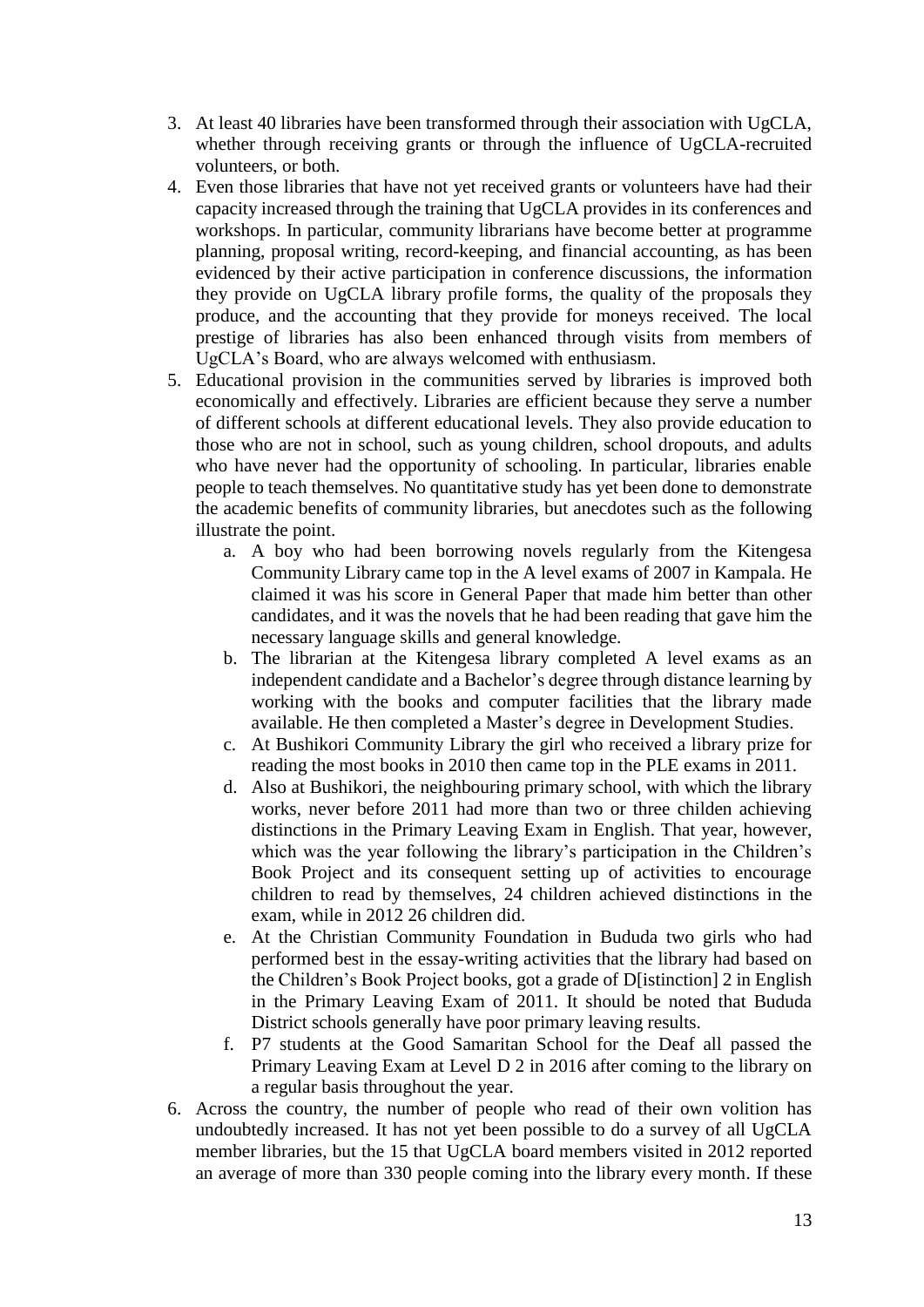15 libraries are representative of them all, the total number of visits to community libraries per month must be well over 30,000.

7. The existence of a community library may encourage other forms of social and economic development. The Kitengesa Community Library, for instance, has attracted both a forestry and a tailoring project which between them employ well over 200 local people. The Gayaza Family Learning Resource Centre has successfully introduced new farming methods, which enabled its clients to produce a maize harvest in the exceptionally dry season of 2013. The Caezaria, Nambi Sseppuuya, and Zigoti libraries are now in a position to provide water to their communities.

## **Research**

UgCLA provides unrivalled opportunities for academic research, especially on the nature and growth of African literacy and on the relationship between literacy and social and economic development. The Kitengesa Community Library, in particular, has served as a research centre from its inception. The following is a select list of studies that have come out of this research:

- Dent, V. 2007. Local Economic Development in Uganda and the Connection to Rural Community Libraries and Literacy. *New Library World 108* (5/6): 203-217 <http://www.emeraldinsight.com/journals.htm?issn=0307-4803>
- Dent, V. 2006. Modelling the Rural Community Library: Characteristics of the Kitengesa Library in Uganda, *New Library World, 107* (1/2): 16-30 <http://www.emeraldinsight.com/journals.htm?issn=0307-4803>
- Dent, V. 2006. Observations of School Library Impact at Two Rural Ugandan Schools, *New Library World, 107* (9/10), 403-421 <http://www.emeraldinsight.com/journals.htm?issn=0307-4803>
- Dent, V. and Yannotta, L. 2005. A Rural Community Library in Uganda: A Study of its Use and Users. *Libri*, 55, 1:39-55 <http://www.librijournal.org/issues.html>
- Jones, S. 2011. Girls' secondary education in Uganda: Assessing policy within the women's empowerment framework. *Gender and Education* 23(4): 385-413.
- Kendrick, M., and S. Jones. 2008. Girls' visual representations of literacy in a rural Ugandan community. *Canadian Journal of Education* 31(2): 371-404.
- Norton, B., S. Jones, and D. Ahimbisibwe. 2011. Learning about HIV/AIDS in Uganda: Digital resources and language learner identities. *The Canadian Modern Language Review* 67(4): 569-90.
- Parry, K. 2013. Borrowing patterns at the Kitengesa Community Library. Guest contribution in Valeda F. Dent, Geoff Goodman, and Michael Kevane, *Rural Community Libraries in Africa: Challenges and Impacts.* IGI Global.
- Parry, K. 2011. Libraries in Uganda: Not just linguistic imperialism. *Libri* 61: 328-37. [http://www.degruyter.com/dg/viewarticle/j\\$002flibri.2011.61.issue-](http://www.degruyter.com/dg/viewarticle/j$002flibri.2011.61.issue-4$002flibr.2011.027$002flibr.2011.027.xml;jsessionid=AFB32B2DEFE8E285E5524E3D2A2565EF)[4\\$002flibr.2011.027\\$002flibr.2011.027.xml;jsessionid=AFB32B2DEFE8E285E5524E3](http://www.degruyter.com/dg/viewarticle/j$002flibri.2011.61.issue-4$002flibr.2011.027$002flibr.2011.027.xml;jsessionid=AFB32B2DEFE8E285E5524E3D2A2565EF) [D2A2565EF](http://www.degruyter.com/dg/viewarticle/j$002flibri.2011.61.issue-4$002flibr.2011.027$002flibr.2011.027.xml;jsessionid=AFB32B2DEFE8E285E5524E3D2A2565EF)
- Parry, K. 2009. The story of a library in Uganda: Research and development in an African village. *Teachers College Record* 111(9): 2127-47.
- Parry, K. 2008. It takes a village -- and a library: Developing a reading culture in Uganda. *Edutopia Magazine Online*. [http://www.edutopia.org/global-education-uganda](http://www.edutopia.org/global-education-uganda-community-library)[community-library](http://www.edutopia.org/global-education-uganda-community-library)
- Parry, K. 2007. A library for learning: experiences of students in Uganda. Presented at ELITS Conference Shepstone, South Africa, August 9, 2007.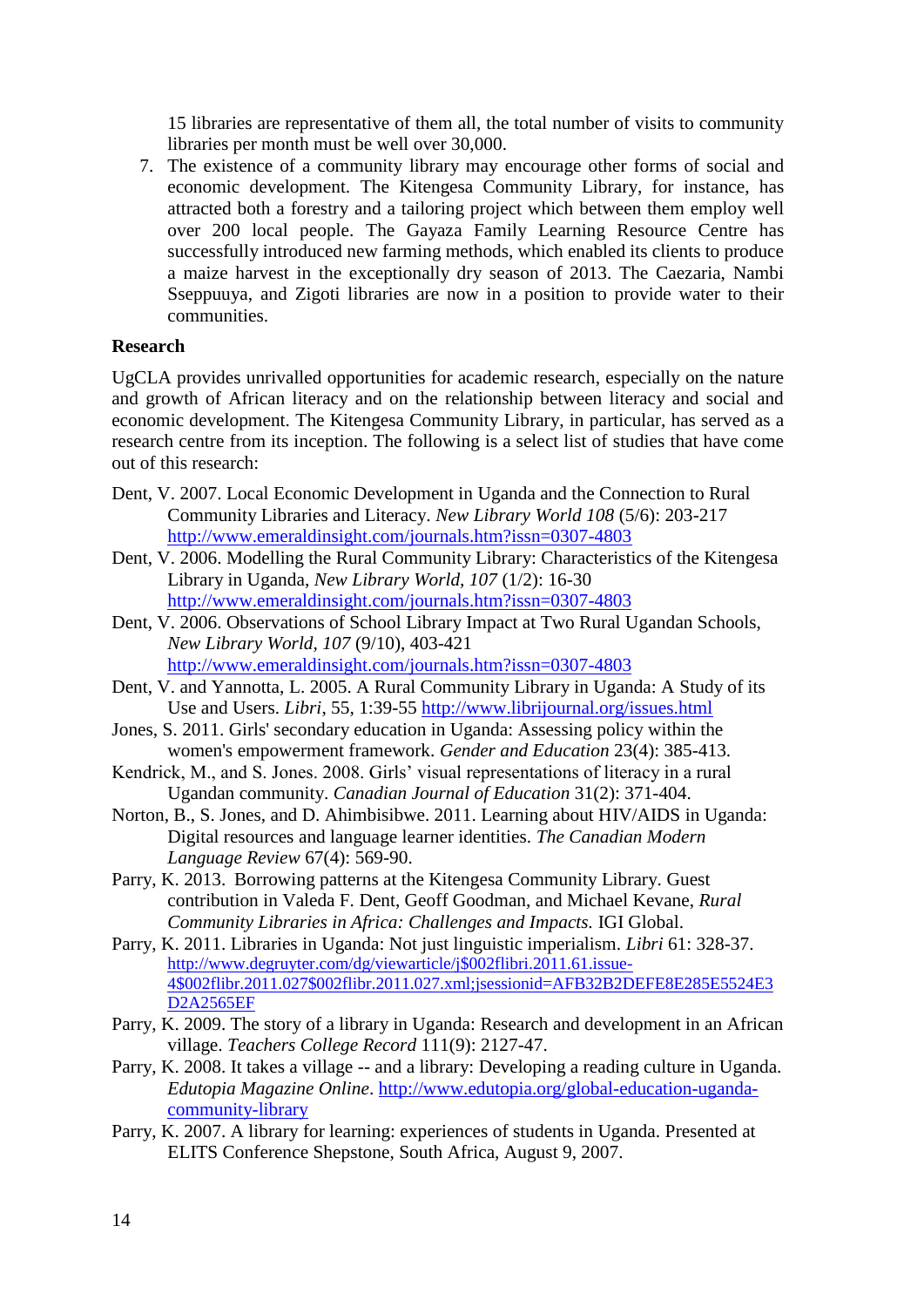[http://www.kzneducation.gov.za/Portals/0/ELITS%20website%20Homepage/Con](http://www.kzneducation.gov.za/Portals/0/ELITS%20website%20Homepage/Conferences/ELITSkeynote0707.pdf) [ferences/ELITSkeynote0707.pdf](http://www.kzneducation.gov.za/Portals/0/ELITS%20website%20Homepage/Conferences/ELITSkeynote0707.pdf)

- Parry, K. 2004. Opportunities for girls: A community library project in Uganda. In B. Norton and A. Pavlenko (eds.) *Gender and English language learners*. Alexandria, VA: TESOL.
- Parry, K. 2002. Literacy for development? A community library project in Uganda. *Language Matters* 33(1): 142-68.
- Parry, K., E. Kirabo, and G. Nakyato. 2014. Working with parents to promote children's literacy: a family literacy project in Uganda. *Multilingual Education*, **4**:13 <http://www.multilingual-education.com/content/4/1/13>
- Stranger-Johannessen, E. 2009. *Student Learning through a Rural Community Library: A case study from Uganda.* Unpublished master's thesis, University of Oslo [http://eprints.rclis.org/bitstream/10760/13127/1/Espen%27s\\_thesis\\_finished\\_1.pdf](http://eprints.rclis.org/bitstream/10760/13127/1/Espen%27s_thesis_finished_1.pdf)
- Stranger-Johannessen, E. & Norton, B. 2017. The African Storybook and language teacher identity in digital times. *Modern Language Journal, 101*:S1

## **Partner organizations**

UgCLA could not operate without the support of a number of generous partners. These partners are listed in the table below:

| Organization                  | Geographical base | Role in relation to UgCLA             |
|-------------------------------|-------------------|---------------------------------------|
| African Storybook             | Johannesburg,     | Through its website and app           |
|                               | South Africa      | makes stories available to            |
|                               |                   | libraries in several Ugandan          |
|                               |                   | languages. Supports projects for      |
|                               |                   | the use of its stories and the        |
|                               |                   | production of new ones in             |
|                               |                   | UgCLA member libraries.               |
| AfriPads Uganda Limited       | Uganda            | Distributes its products through      |
|                               |                   | UgCLA's network and employs           |
|                               |                   | former Library Scholars from          |
|                               |                   | the Kitengesa Community               |
|                               |                   | Library.                              |
| <b>Anabel Resource Centre</b> | Uganda            | Helps member libraries make           |
|                               |                   | more productive use of ICTs.          |
| <b>Book Aid International</b> | London, UK        | Has funded and overseen               |
|                               |                   | <b>Transforming Libraries Project</b> |
|                               |                   | Phases I and II. Helped establish     |
|                               |                   | children's book corners in two        |
|                               |                   | libraries. Is supporting a project    |
|                               |                   | for libraries serving children in     |
|                               |                   | urban slum areas in 2018-19.          |
| Douglas College               | Vancouver, Canada | Sends interns on a regular basis.     |
|                               |                   | Has helped to raise funds for the     |
|                               |                   | Busolwe Public Library.               |
| Coquitlam Public Library      | Vancouver, Canada | Collaborated with Douglas             |
|                               |                   | College in raising funds for the      |
|                               |                   | Busolwe Public Library.               |
| Friends of African Village    | California, USA   | Helps raise and account for           |
| Libraries                     |                   | funds; advises on policy;             |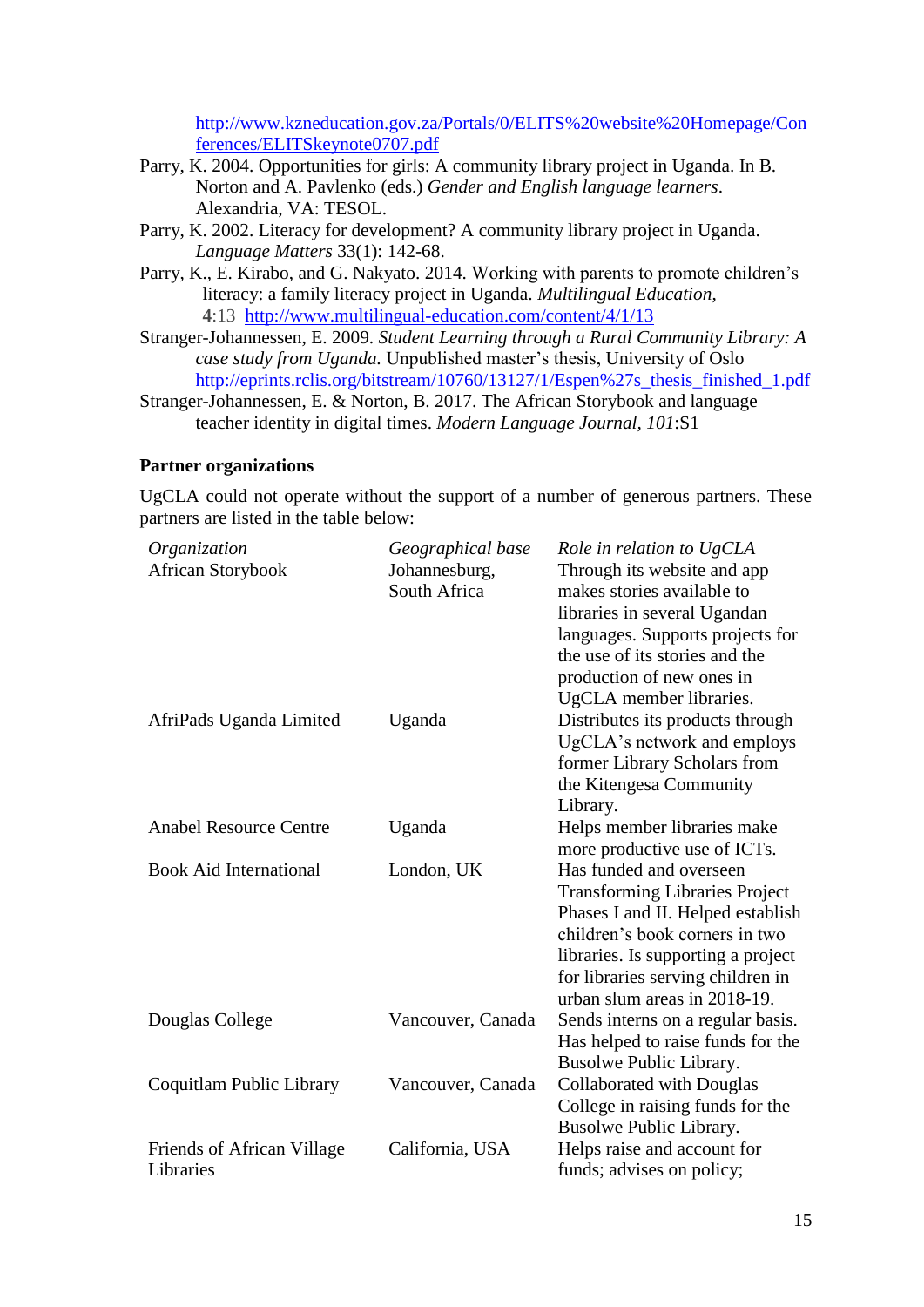|                                                   |                   | provides training materials and<br>ideas.                                                                                                                                              |
|---------------------------------------------------|-------------------|----------------------------------------------------------------------------------------------------------------------------------------------------------------------------------------|
| <b>Global Goodness</b>                            | New York, USA     | <b>Funded Family Literacy Projects</b><br>at two libraries.                                                                                                                            |
| Hawk Children's Fund,<br><b>UMES</b>              | Maryland, USA     | Provided grants for several<br>specific projects.                                                                                                                                      |
| Insight Global (formerly Youth<br>in Development) | Vancouver, Canada | Provides volunteers on a regular<br>basis.                                                                                                                                             |
| Ka Tutandike                                      | Uganda            | Provided office space from 2008<br>to 2012.                                                                                                                                            |
| LitWorld                                          | New York          | Supported LitClubs in 2013 as<br>an educational activity in one<br>regional cluster of libraries.                                                                                      |
| <b>Maendeleo Foundation</b>                       | Uganda            | Contributes expertise in<br>computers and ICTs; hosted<br>website.                                                                                                                     |
| National Library of Uganda                        | Uganda            | Has allowed UgCLA to use its<br>postal address since 2007 and<br>provided office and meeting<br>space from 2014 to 2015. Helps<br>in the storage and distribution of<br>donated books. |
| Pockets of Change                                 | New York, USA     | Provided grants for several<br>specific projects.                                                                                                                                      |
| Under the Reading Tree                            | Vancouver, Canada | Covered the running costs of<br>five libraries for five years; paid<br>the salary of an additional<br>UgCLA coordinator for five<br>years.                                             |
| United Nations 1% for<br>Development Fund         | New York, USA     | Provided funds for furniture and<br>buildings for a couple of<br>libraries; channels funds raised<br>by personal contacts in the UN.                                                   |
| University of British<br>Columbia                 | Vancouver, Canada | Provides volunteers on a regular<br>basis.                                                                                                                                             |

## **Funding**

UgCLA depends on the following sources of revenue:

- Member payments. As from 2013 each member library is asked to pay an annual subscription of 50,000 Uganda shillings. From 2017, those who send a representative to the conference are asked to pay 25,000 shillings towards the conference costs. In 2019 this contribution has been raised to 50,000 shillings.
- Payments for donated books. UgCLA covers the transport and clearing costs for the books it receives from Book Aid International. It recoups these costs from the libraries that receive the books, at a rate of 30,000 shillings per box.
- Volunteer contributions. Each independent volunteer is asked to raise \$1000 for the Association. Volunteer sponsoring organizations pay \$250-\$300 per month for each volunteer.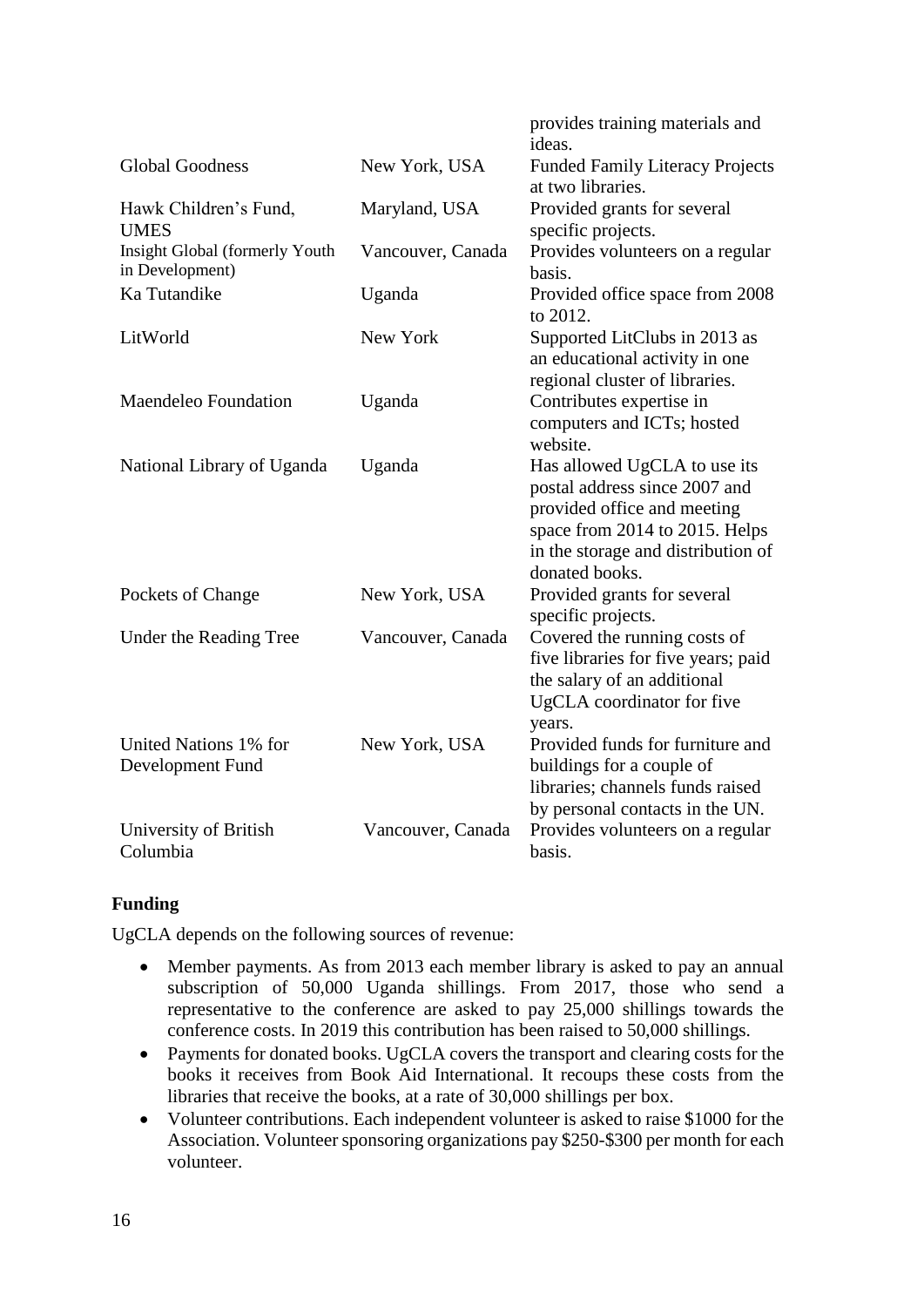- Grants from organizations. Such funding is generally designated for projects in particular libraries.
- Contributions from private donors. Those who wish to support the Association's work send their contributions to Friends of African Village Libraries who forward the funds to UgCLA as needed.
- Contributions in kind. Ka Tutandike generously provided UgCLA with office space from 2007 to 2012, Professor A. B. K. Kasozi provided the same between 2012 and 2014, and the National Library did from 2014 to 2015. Each of these donors also provided wireless internet access. UgCLA paid no rent for these facilities. From June 2018 Kawempe Youth Centre has provided office space for which UgCLA pays a small contribution to rent and utility costs. UgCLA's Board members are also generous with their time, carrying out tasks for the Association without payment.

UgCLA is a frugal organization, operating with a minimal administrative base. The vast majority of its revenue goes to its member libraries, whether in the form of direct grants or in the form of training and encouragement provided through conferences, workshops, and visits.

## **Sustainability**

UgCLA has done well so far in expanding its membership and building its members' capacity, and it is confident that it will continue for the foreseeable future to be able to raise funds for special projects. As it grows and undertakes more projects, however, it will need to expand its administrative structure, and it has already experienced difficulty in raising funds for administration. To continue and expand its operations, therefore, UgCLA proposes to pursue the following strategies:

- 1. Make a concerted effort to obtain grant funding for developing its capacity so that it can improve its office facilities and employ an assistant for the coordinator.
- 2. Include in the budgets for grant-funded projects carried out in individual libraries sufficient funds for related workshops (including the annual conference) and for UgCLA staff's related travel, communication, and office expenses.
- 3. Require member libraries to pay subscriptions high enough to support UgCLA. A step was taken in this direction at the Annual General Meeting in January 2012 when members agreed to increase their payments from a 30,000 shilling annual subscription to a 50,000 shilling subscription together with a conference contribution. The conference alone, however, costs at least 100,000 shillings for each representative, and it is extremely difficult for most member libraries to raise so much money. To be able to pay a realistic subscription that will cover the Association's administrative costs, member libraries need considerably raised revenues. UgCLA aims to help them achieve such revenues by:
	- a. Soliciting funds from donors for capital projects that can generate income for individual libraries. Examples are provision of solar electricity, erection of buildings that can be rented, purchase of computer and ICT equipment, and provision of water tanks.
	- b. Forming partnerships between libraries and foreign institutions such as libraries, schools, or churches, which would be willing to support their partner libraries' running costs, including UgCLA subscriptions and contributions.